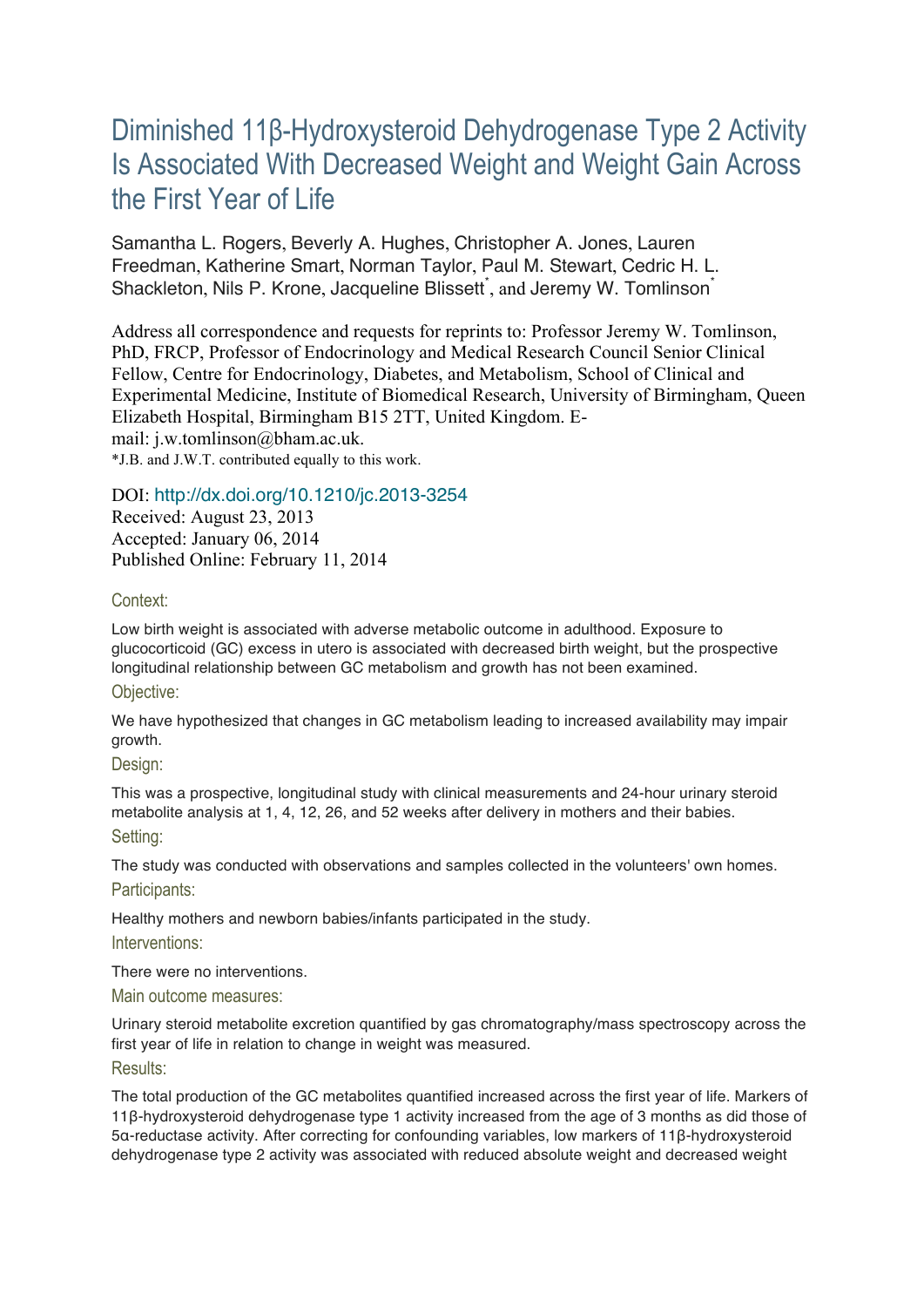gain over the first year of life. In the mothers, 5α-reductase activity was low at birth and progressively increased to normal over the first 6 months postpartum.

# Conclusions:

Increased GC exposure as a consequence of reduced 11β-hydroxysteroid dehydrogenase type 2 activity is likely to be a critical determinant of growth in early life. This not only highlights the central role of GCs and their metabolism, but also emphasizes the need for detailed longitudinal analyses.

There is a wealth of epidemiological evidence to support the hypothesis that low-birth-weight infants are predisposed to metabolic disease in adult life (1). Despite this, and faced with the global epidemic of obesity, diabetes mellitus, and metabolic disease, identification of the mechanisms underpinning this observation have remained elusive. The adrenal gland is responsible for the coordinated and highly regulated secretion of glucocorticoids (GCs), mineralocorticoids, and androgens, including dehydroepiandrosterone. Changing patterns of corticosteroid secretion and metabolism have been described in many common conditions including obesity and insulin resistance in children and adults (2–4). In utero, exposure to exogenous GCs at high doses, although often clinically indicated, can also have detrimental effects, including transient hyperinsulinemia in neonates (5), impaired vascular function, and reduced pancreatic β-cell function later in life (6). In rodent models, GC exposure decreases birth weight as well as inducing dysglycemia and insulin resistance in the offspring (7, 8), potentially delaying pubertal development (8).

The regulation of GC action is complex and not simply determined by circulating concentrations. At a prereceptor level, the isozymes of 11β-hydroxysteroid dehydrogenase (11β-HSD) are able to interconvert inactive cortisone and active cortisol. 11β-HSD type 1 (11β-HSD1) is expressed in liver, adipose tissue, muscle, and bone and regenerates cortisol from cortisone. In contrast, 11β-HSD type 2 (11β-HSD2) is expressed in mineralocorticoid target tissues, including kidney and large bowel, in which it inactivates cortisol to cortisone and thereby ameliorates the action of cortisol to bind and activate the mineralocorticoid receptor, for which it shares a similar affinity to aldosterone. Genetic defects in 11β-HSD2 cause the syndrome of apparent mineralocorticoid excess (AME), which can present with uncontrolled hypertension and life-threatening hypokalemia in childhood and in addition is associated with low birth weight (9). Furthermore, decreased placental 11β-HSD2 gene expression has been implicated in the pathogenesis of intrauterine growth restriction (10).

In parallel, the A-ring reductases, 5α-reductase types 1 and 2, (5αR1 and 5αR2) and 5β-reductase convert cortisol and cortisone to their dihydrometabolites, and these are subsequently converted to tetrahydrometabolites through the action of 3α-hydroxysteroid dehydrogenase. In addition, 5αreductase (largely 5αR2) is crucial for converting T to the more potent androgen, dihydrotestosterone, and genetic defects in 5αR2 lead to 46XY disorder of sexual differentiation; genetic defects in 5αR1 have not been described. The role of the A-ring reductases in neonatal and infant growth and development has not been explored.

In this study, we have tested the hypothesis that increased cortisol exposure through increased 11β-HSD1, decreased 11β-HSD2 or decreased A-ring reductase activity, individually or in combination, contributes to changes in growth and development across the first year of life. To answer this question, we designed a prospective longitudinal study to characterize corticosteroid metabolite profiles in a cohort of healthy babies and their mothers across the first year of life.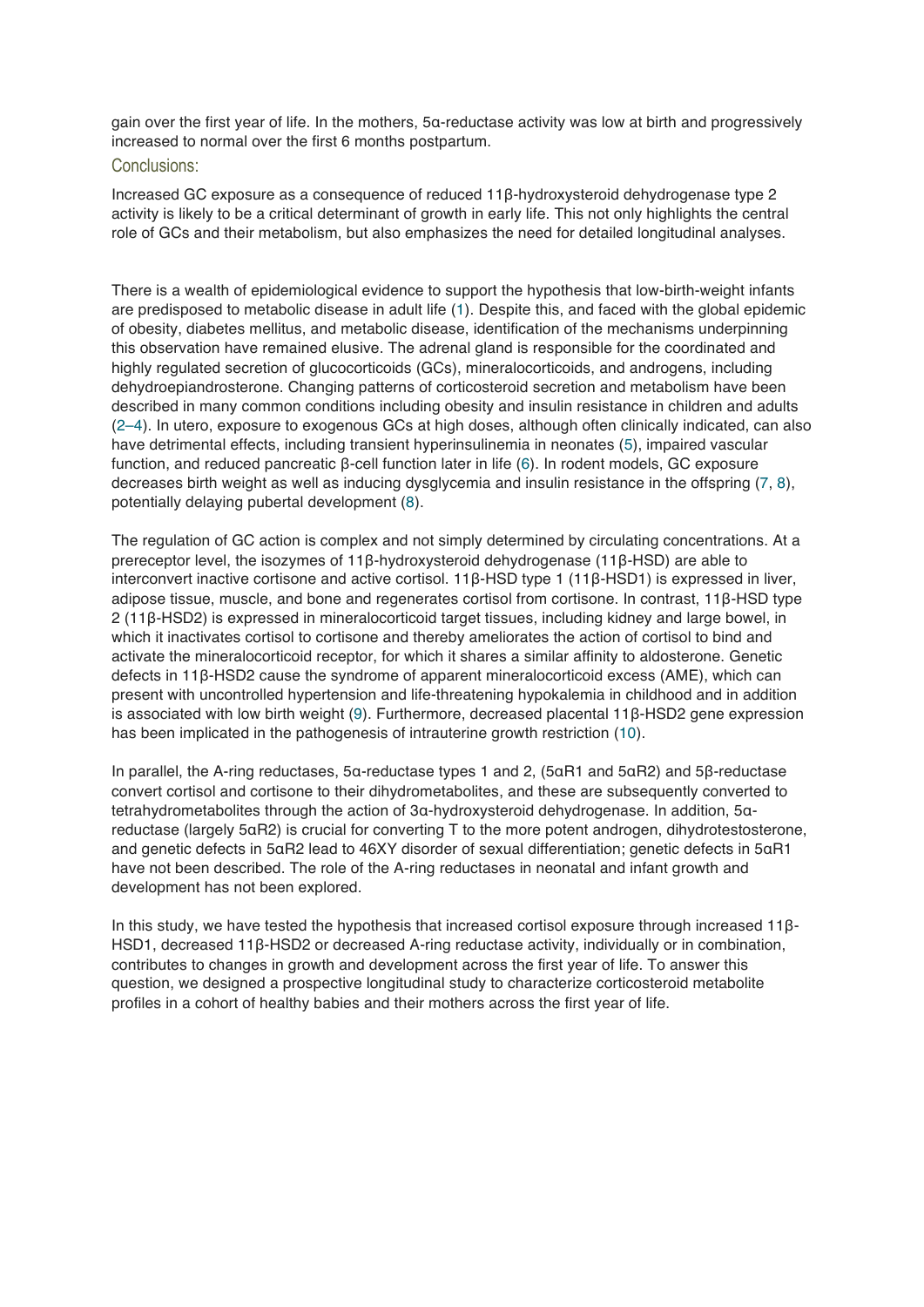# Materials and Methods

# **Clinical Protocol**

The clinical protocol received full ethical approval from Birmingham East, North, and Solihull Research Ethics Committee, United Kingdom (reference number 10/H1206/67). Research and development approval was granted by Birmingham Women's National Health Service Foundation Trust (reference number 10/BWH/NO95).

Recruitment took place on low-risk maternity units in Birmingham, West Midlands, United Kingdom, and women without complications during pregnancy and labor were identified and approached; fully informed written consent was obtained. Mothers and infants were visited at 1 week, 1 month, 3 months, 6 months, and 12 months postpartum. At all time points apart from 3 months, maternal and infant weight and infant length were measured. Infants were weighed without clothes. Weight was converted to a SD score (SDS), which adjusts measurements for age and gender (Child Growth Foundation, 1996). Infant length was measured to the nearest 0.5 cm using a Seca 210 mobile measuring mat. Mothers were weighed wearing light indoor clothing without shoes. Maternal height was measured at 1 week postpartum using a stadiometer.

During the 1-week home visit, mothers reported their pregnancy medical history and completed questionnaires ascertaining demographic information. At each time point, mothers provided a single maternal urine sample and a 24-hour collection of wet diapers to determine androgen and cortisol metabolites (see below).

# **Extraction of urine from diapers**

Diapers in the 24-hour collections were counted and weighed. The wet material was removed and placed in a beaker and a measured volume of 4% saline solution was added (∼1 mL/g of gel). The samples were squeezed by hand for 5 minutes and then left at 4°C overnight to equilibrate. The diaper extract was then put through a potato ricer containing a square of nylon gauze and the liquid collected and filtered through glass wool to remove residual particles of gel. The samples were then analyzed as described below. The total volume of the collection was calculated from the equation: total volume (milliliters) = [weight of wet diapers (grams) − expected total weight of dry diapers (grams)] + total amount of saline added. Prior development established that disposable diapers consist of cellulose fluff containing supersorb granules (polyacrylate resin) and that there were no material differences between the major brands, eg, Pampers (Proctor and Gamble) and Huggies (Kimberly-Clark). Pure samples of the resin were shown not to selectively retain steroids. The saline concentration was established at 4% to minimize gel swelling. Experiments involving dripping urine onto new diapers established that steroid recovery was close to 100%. The dry weight of a given diaper type was established by weighing 20 examples and obtaining the mean. Dry diaper weights were small in relation to the urine weight and showed low variation. Therefore, possible errors in the calculated urine volume (due to an inaccurate estimation of dry diaper weight) were considered to be negligible.

# **Urinary steroid analysis**

Urinary androgen and corticosteroid metabolite analysis was performed by gas chromatography/mass spectroscopy as described previously (4, 11). Briefly, free and conjugated steroids were extracted from urine by solid-phase extraction. Steroids were enzymatically released from conjugation and reextracted. An internal standard (stigmasterol) was added prior to derivitization to form methyloximetrimethylsilyethers. The final derivative was dissolved in cyclohexane, which was transferred to a gas chromatography/mass spectroscopy autosampler vial. The samples were run on an Agilent 5973 instrument in selected ion monitoring mode. It should be stated that only a few classical cortisol (F) metabolites were measured, dependent on their availability as authentic compounds necessary for instrument calibration. Newborns in particular have important metabolites that were not included, especially 1β- and 6α-hydroxylated metabolites of tetrahydrocortisone and the cortolones (12). In this document, use of the term, total F metabolites (see definition below), means the total of measured metabolites, not the complete excretion of all metabolites. We have estimated that the percentage of measured metabolites as compared with the complete excretion of all metabolites is approximately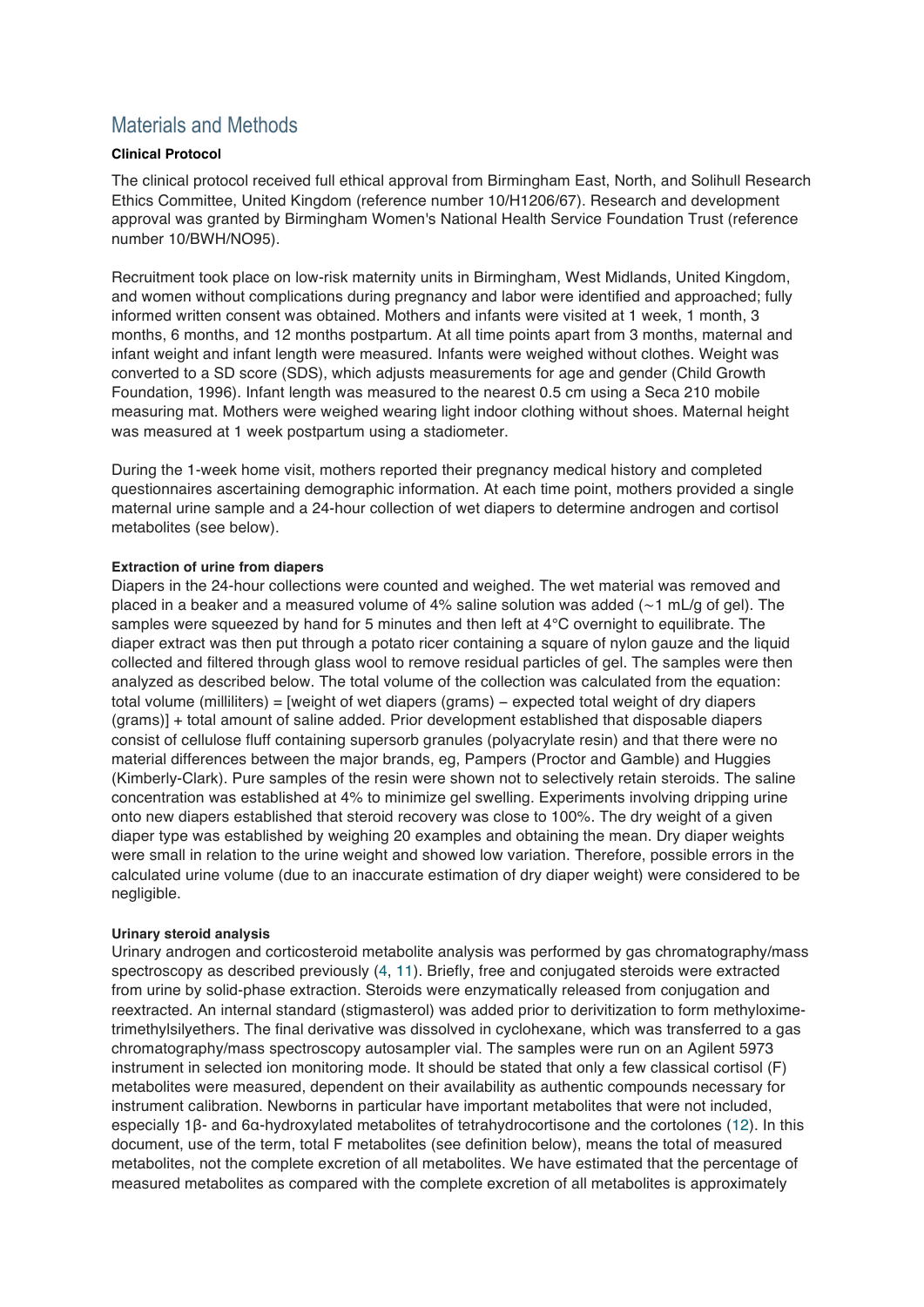49% at 1 week of age, 60% at 1 month, 74% at 3 months, 85% at 6 months, and 91% at 12 months of age.

#### **Interpretation of totals and indices of urinary steroid excretion**

The sum of total cortisol metabolites [tetrahydrocortisol (THF), tetrahydrocortisone (THE), 5α-THF, αcortolone, cortisone (E), F, β-cortolone, β-cortol, α-cortol] provides a reflection of cortisol secretion rate (total F metabolites). The ratio of tetrahydrometabolites of cortisol (THF + 5αTHF) to those of cortisone (THE) provides a reflection of 11β-HSD1 activity when considered with the ratio of urinary F to E, which more accurately reflects renal 11β-HSD2 activity (higher F to E ratios indicative of decreased 11β-HSD2 activity). Urinary free F and E, which provide the most accurate assessment of 11β-HSD2 activity were not measured (11,13), although our own in-house analysis has shown a good correlation between hydrolyzed (free measurements) and nonhydrolyzed samples (cortisol  $r = 0.80$ , cortisone r = 0.71). In addition, the ratio of cortols to cortolones reflects 11β-HSD1 activity. Evidence to support the interpretation of these ratios is provided from studies using selective 11β-HSD1 inhibitors and patients with mutations causing functional defects in 11β-HSD1 (14, 15). The activities of 5α- and 5β-reductases can be inferred from measuring the ratio of 5αTHF to THF and androsterone (An) to etiocholanolone (Et).

#### **Creatinine assay**

Creatinine was measured using a QuantiChrom creatinine assay kit (BioAssay Systems), which is designed to measure creatinine directly in biological samples without any pretreatment. The assay is based on a kinetic Jaffe reaction, which uses picrate that forms a red-colored complex with creatinine. The intensity of the color, measured at 510 nm, is directly proportional to creatinine concentration in the sample.

#### **Statistical approach**

Data are presented as median and interquartile range (IQR) unless otherwise stated. Statistical analysis was undertaken using the R software language and the mixed-effects models were calculated using the LME4 package (http://cran.r-project.org/package=lme4); the Markov Chain Monte Carlo estimates of the random effects parameters and confidence intervals were calculated using the languageR package. Data were modeled using a mixed fixed and a random factor linear effects model, which used random effects to model those sources of variation attributable to the design of the study. In this model, time of measurement and type of steroid were treated as random factors within a random intercept model. Because each of the steroid levels was measured on a different metric, these data were standardized to z-scores prior to the subsequent analysis. For infant samples, the additional effect of gender was incorporated in to the statistical models to determine the two-way interactions (eg, gendersteroid and gendertime) and three-way interactions effect (eg, gendertimesteroid). Detailed statistical methods and model descriptions are presented in Supplemental Tables 1–4.

# **Results**

Fifty-nine mothers [mean age 29  $\pm$  5 y, mean body mass index (BMI) 26.9  $\pm$  3.9 kg/m<sup>2</sup>] and their infants [36 males, 23 females; mean birth weight 3.51 kg (SD 0.36)] were recruited from low-risk maternity units after delivery (all provided informed written consent). Thirty-four percent (20 of 59) were in their first pregnancy, 19% (11 of 59) continued to smoke during pregnancy, and 24% (14 of 59) consumed alcohol, although all within recommended limits. None had any significant past medical history and none were taking any regular medication. Any mother with gestational diabetes, preeclampsia, or pregnancy-induced hypertension was excluded from the study. Infants born prematurely (prior to 36 wk gestation) or small for gestational age were not eligible for this study. All births were spontaneous normal vaginal deliveries without compilations. Birth weight (absolute and SDS) and growth across the first year of life of the neonatal/infant cohort are presented in Table 1. Steroid ratios from one infant were excluded from the analysis because the ratios reflecting the 5αreductase activity were more than 2 SD above the mean.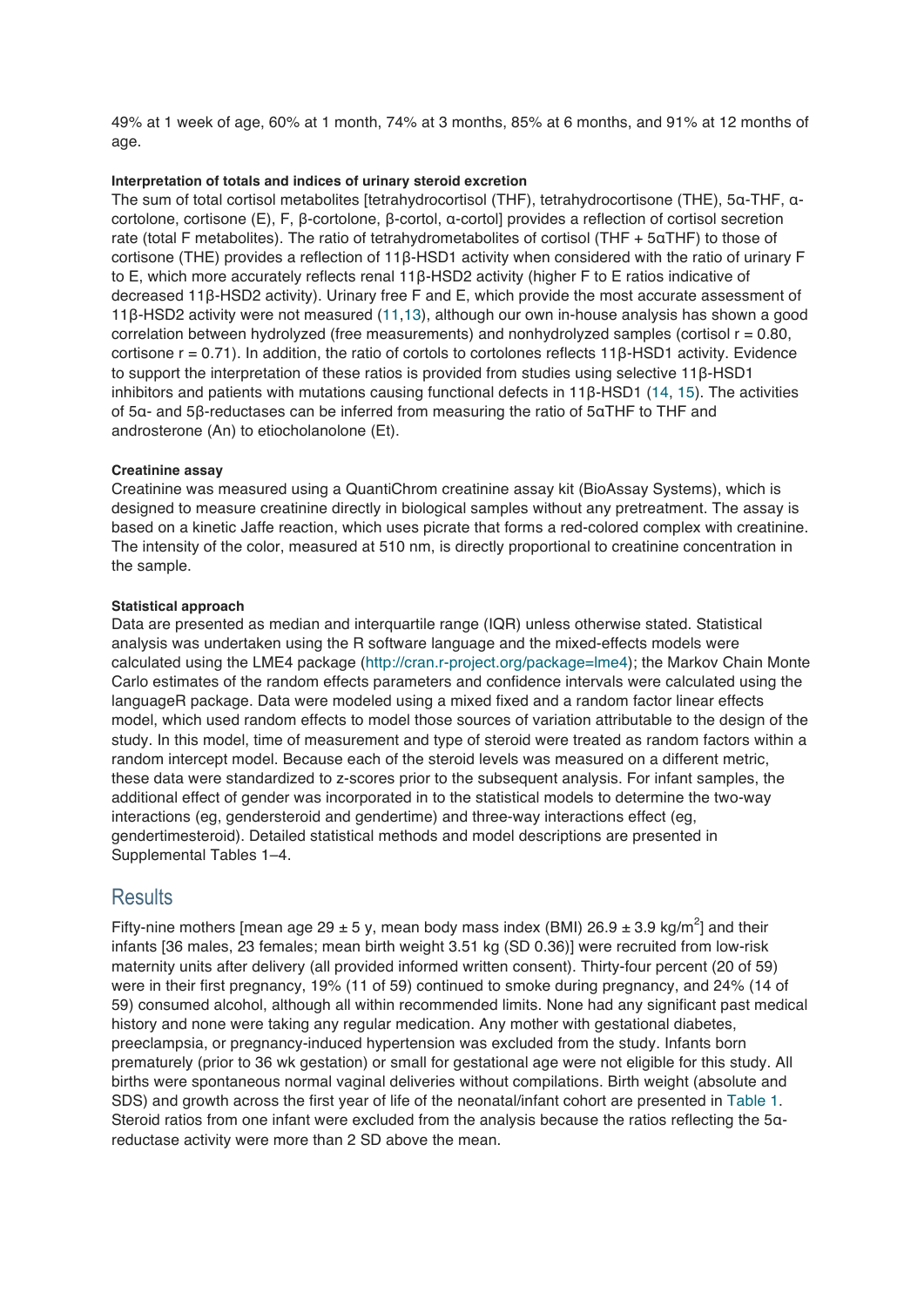|                                                 | <b>Birth</b>          |                    | 1 Week                |                       | 1 Month               |                       | <b>6 Months</b>       |                    | 12 Months               |                       |
|-------------------------------------------------|-----------------------|--------------------|-----------------------|-----------------------|-----------------------|-----------------------|-----------------------|--------------------|-------------------------|-----------------------|
| <b>Sex</b>                                      | Mal<br>$\mathbf e$    | Femal<br>e         | Mal<br>e              | Femal<br>$\mathbf e$  | Mal<br>e              | Femal<br>e            | Mal<br>$\mathbf e$    | Femal<br>e         | Mal<br>e                | Femal<br>$\mathbf e$  |
| $\mathbf n$                                     | 37                    | 22                 | 29                    | 11                    | 29                    | 14                    | 24                    | 13                 | 29                      | 20                    |
| Age at<br>visit,<br>wks                         |                       |                    | $1.3 \pm$<br>0.3      | $1.3 \pm$<br>0.4      | 4.8<br>$\pm$<br>0.6   | $4.7 +$<br>0.5        | 26.7<br>$\pm$<br>1.3  | $26.9 +$<br>0.7    | 53.1<br>±1.9            | $53.3 \pm$<br>1.8     |
| Weight<br>, kg                                  | 3.54<br>$\pm$<br>0.39 | $3.46 \pm$<br>0.30 | 3.56<br>$\pm$<br>0.38 | $3.41 \pm$<br>0.32    | 4.63<br>$\pm$<br>0.47 | $4.28 \pm$<br>0.39    | 8.28<br>$\pm$<br>1.11 | $7.63 \pm$<br>0.81 | 10.4<br>$1 \pm$<br>1.36 | $9.37 \pm$<br>1.01    |
| Weight<br><b>SDS</b>                            | 0.13<br>$\pm$<br>0.77 | $0.38 \pm$<br>0.71 | $-0.5$<br>5 ±<br>0.75 | $-0.53$<br>$\pm 0.64$ | 0.05<br>$\pm$<br>0.78 | $-0.05$<br>$\pm 0.71$ | 0.13<br>$\pm$<br>1.25 | $0.03 \pm$<br>0.99 | 0.15<br>$\pm$<br>1.27   | $-0.23$<br>± 1.07     |
| <b>SDS</b><br>weight<br>gain 1<br>to $12$<br>mo |                       |                    |                       |                       |                       |                       |                       |                    | 0.13<br>$\pm$<br>1.27   | $-0.30$<br>$\pm$ 1.13 |
| Length<br>, cm                                  | 52.2<br>$\pm$<br>2.7  | $51.9 \pm$<br>2.3  | 53.6<br>± 2.2         | 53.1 $\pm$<br>1.7     | 58.4<br>$\pm$<br>2.5  | $56.6 \pm$<br>1.6     | 73.1<br>$\pm$<br>2.9  | $70.0 \pm$<br>2.4  | 79.4<br>± 2.7           | $77.2 +$<br>3.2       |
| Length<br><b>SDS</b>                            | 0.74<br>$\pm$<br>1.25 | $1.12 \pm$<br>1.47 | 0.70<br>$\pm$<br>1.07 | $0.98 \pm$<br>0.85    | 1.59<br>$\pm$<br>1.17 | $1.34 \pm$<br>0.77    | 2.36<br>$\pm$<br>1.26 | $1.81 \pm$<br>1.08 | 1.42<br>$\pm$<br>1.13   | $1.18 \pm$<br>1.33    |

**Table 1.**Changes in Weight and Length Over the First Year of Life in a Cohort of Healthy Babies

Data presented are mean  $\pm$  SD. Although urine samples were collected at 3 months, clinical parameters were not measured.

#### **Changes in corticosteroid metabolism across the first year of life**

There were no significant differences in steroid metabolites or their ratios between boys and girls, and therefore, the analysis against time of the complete cohort is presented. The absolute data divided according to gender are presented in Supplemental Table 5. Steroid excretion data are summarized in Figure 1 and Table 2.

**Figure 1.** Neonatal and infant cortisol metabolite production (micrograms per 24 h) (A) and urinary steroid metabolite ratios (B–F) across the first year of life. The F to E ratio (B) reflects 11β-HSD2 activity; 5αTHF+THF to THE (C) and cortol to cortolone ratios (D) ratios reflect 11β-HSD1 activity and 5αTHF to THF (E) and An to Et (F) ratios reflect 5α-reductase activity. DHEA, dehydroepiandrosterone. There was no impact of gender on the patterns of change in steroid hormone metabolites with time, and *P* values reflect the interaction of individual steroid metabolites or ratios (boys and girls combined) with time.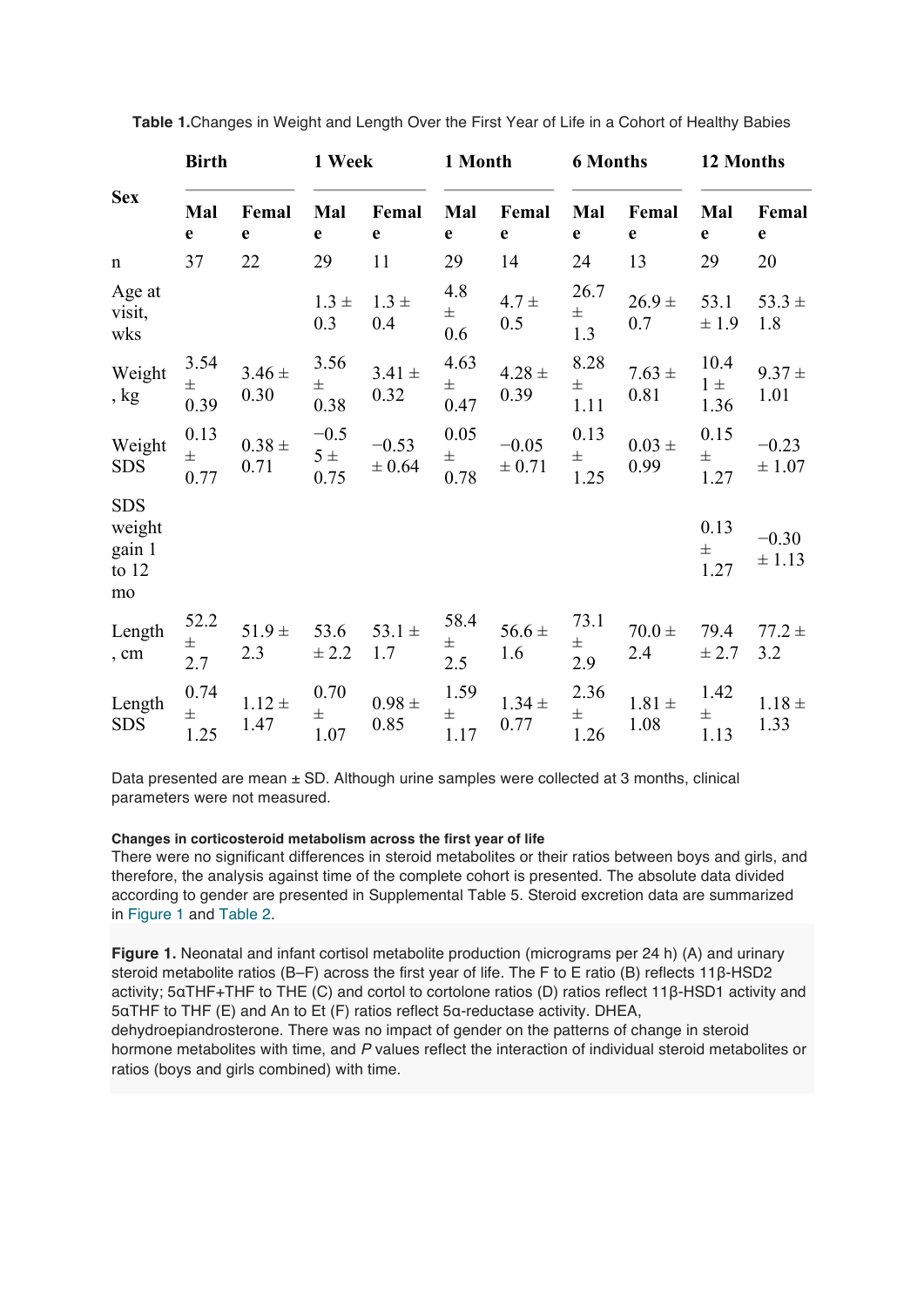|                        |            | 1<br>Week<br>$(n =$<br>50) | 1<br>$(n =$<br>56) | $\overline{3}$<br><b>Month Months</b><br>$(n =$<br>55) | 6<br><b>Months</b><br>$(n =$<br>49) | 12<br><b>Months</b><br>$(n =$<br>47) |
|------------------------|------------|----------------------------|--------------------|--------------------------------------------------------|-------------------------------------|--------------------------------------|
| Total F<br>metabolites |            |                            |                    |                                                        |                                     |                                      |
| Median                 |            | 280.7                      | 539.8              | 767.9                                                  | 970.6                               | 999.4                                |
| <b>THF</b>             | IQR        | 273.1 405.0                |                    | 602.2                                                  | 639.3                               | 852.9                                |
| Median                 |            | 1.50                       | 2.35               | 15.1                                                   | 51.6                                | 87.7                                 |
| $5\alpha$ -THF         | <b>IQR</b> | 1.93                       | 2.47               | 12.5                                                   | 48.3                                | 94.9                                 |
| Median                 |            | 0.97                       | 5.76               | 95.1                                                   | 260.6                               | 255.6                                |
| <b>THE</b>             | IQR        | 2.05                       | 11.25              | 96.7                                                   | 207.6                               | 293.0                                |
| Median                 |            | 188.8                      | 309.1              | 404.1                                                  | 382.2                               | 382.7                                |
| Cortisol               | IQR        |                            | 157.9 247.7        | 397.2                                                  | 278.4                               | 398.4                                |
| Median                 |            | 10.5                       | 11.4               | 9.4                                                    | 8.0                                 | 10.7                                 |
| Cortisone              | IQR        | 10.3                       | 10.0               | 5.6                                                    | 6.4                                 | 15.3                                 |
|                        |            | 17.7                       | 26.4               | 20.6                                                   | 18.2                                | 16.6                                 |
| Median                 | IQR        | 20.1                       | 24.7               | 12.9                                                   | 11.4                                | 18.4                                 |
| $\alpha$ -Cortol       |            |                            |                    |                                                        |                                     |                                      |
| Median                 |            | 7.9                        | 18.1               | 14.1                                                   | 19.1                                | 26.3                                 |
| $\beta$ -Cortol        | <b>IQR</b> | 9.1                        | 22.5               | 12.7                                                   | 14.9                                | 25.6                                 |
| Median                 |            | 1.8                        | 4.1                | 12.5                                                   | 27.1                                | 50.0                                 |
|                        | IQR        | 2.1                        | 4.4                | 11.4                                                   | 23.9                                | 63.7                                 |

**Table 2.**Longitudinal 24-Hour Urinary Steroid Metabolite Analysis in a Cohort of Healthy Babies Across the First Year of Life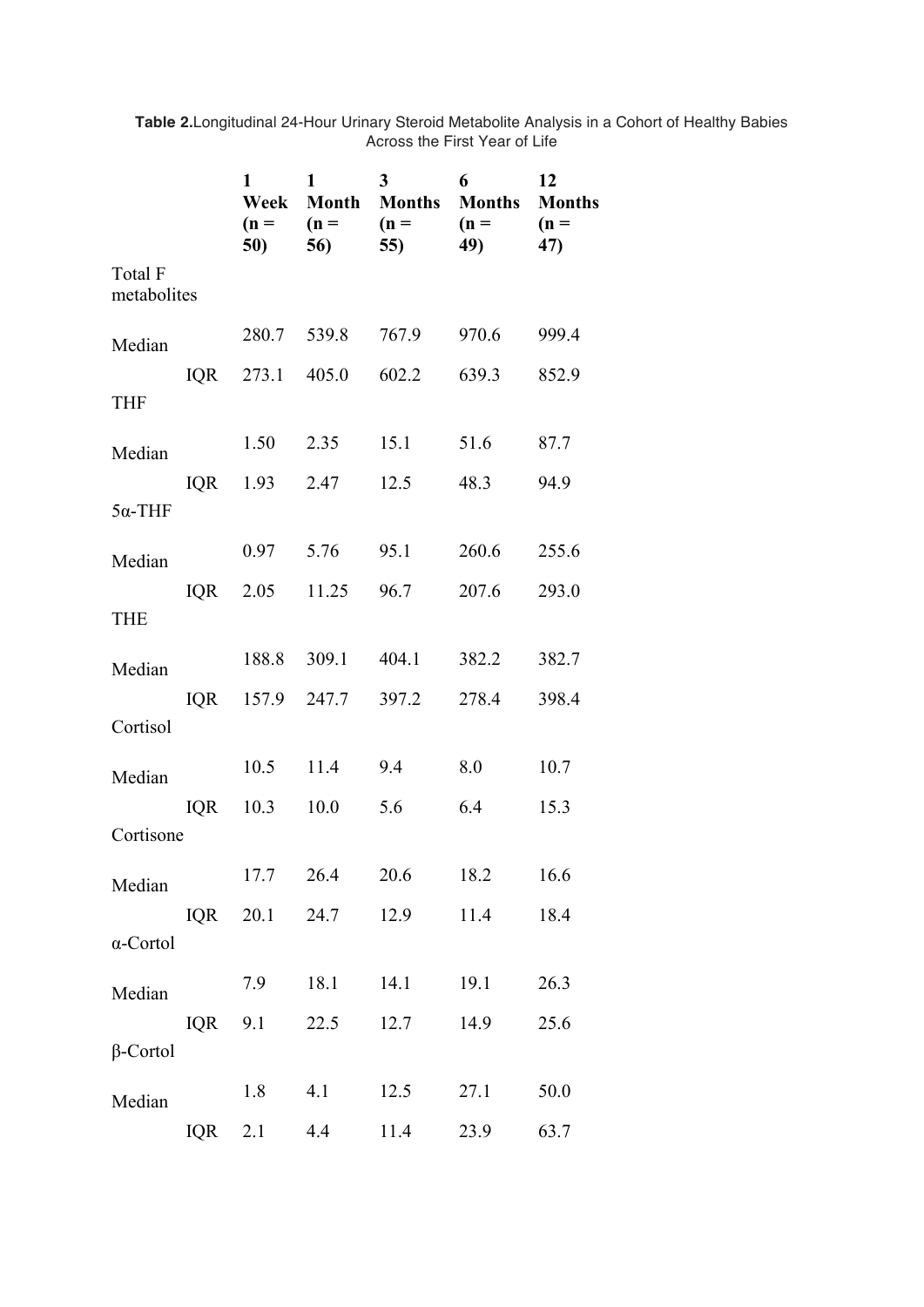|                                     |            | 1<br>Week<br>$(n =$<br>50) | 1<br><b>Month</b><br>$(n =$<br>56) | 3<br><b>Months</b><br>$(n =$<br>55) | 6<br><b>Months</b><br>$(n =$<br>49) | 12<br><b>Months</b><br>$(n =$<br>47) |
|-------------------------------------|------------|----------------------------|------------------------------------|-------------------------------------|-------------------------------------|--------------------------------------|
| $\alpha$ -Cortolone                 |            |                            |                                    |                                     |                                     |                                      |
| Median                              |            | 7.8                        | 25.8                               | 40.3                                | 55.3                                | 71.3                                 |
|                                     | <b>IQR</b> | 13.4                       | 26.1                               | 27.7                                | 30.7                                | 69.6                                 |
| $\beta$ -Cortolone                  |            |                            |                                    |                                     |                                     |                                      |
| Median                              |            | 49.9                       | 118.5                              | 126.5                               | 93.5                                | 82.2                                 |
| An                                  | IQR        | 64.7                       | 128.2                              | 125.4                               | 75.5                                | 97.1                                 |
| Median                              |            | 2.1                        | 4.4                                | 4.1                                 | 3.6                                 | 3.8                                  |
|                                     | <b>IQR</b> | 2.0                        | 5.3                                | 4.3                                 | 3.6                                 | 7.3                                  |
| Et                                  |            |                            |                                    |                                     |                                     |                                      |
| Median                              |            | 0.73                       | 0.67                               | 0.55                                | 0.62                                | 1.75                                 |
| <b>DHEA</b>                         | <b>IQR</b> | 0.69                       | 0.71                               | 0.53                                | 0.49                                | 2.50                                 |
| Median                              |            | 2.83                       | 2.82                               | 1.47                                | 0.85                                | 0.91                                 |
|                                     | <b>IQR</b> | 3.04                       | 3.79                               | 1.69                                | 1.02                                | 1.60                                 |
| $16\alpha$ -OH-<br><b>DHEA</b>      |            |                            |                                    |                                     |                                     |                                      |
| Median                              |            | 191.6                      | 294.0                              | 57.9                                | 14.3                                | 5.1                                  |
|                                     | IQR        | 437.7                      | 546.1                              | 65.2                                | 20.4                                | 11.2                                 |
| F to E ratio                        |            |                            |                                    |                                     |                                     |                                      |
| Median                              |            | 0.53                       | 0.38                               | 0.47                                | 0.50                                | 0.70                                 |
|                                     | <b>IQR</b> | 0.31                       | 0.16                               | 0.13                                | 0.19                                | 0.34                                 |
| $(THF+5\alpha THF)$<br>to THE ratio |            |                            |                                    |                                     |                                     |                                      |
| Median                              |            | 0.02                       | 0.03                               | 0.35                                | 0.91                                | 0.95                                 |
|                                     | <b>IQR</b> | 0.01                       | 0.03                               | 0.29                                | 0.48                                | 0.45                                 |
| Cortol to<br>cortolone ratio        |            |                            |                                    |                                     |                                     |                                      |
|                                     |            | 0.16                       | 0.16                               | 0.17                                | 0.34                                | 0.53                                 |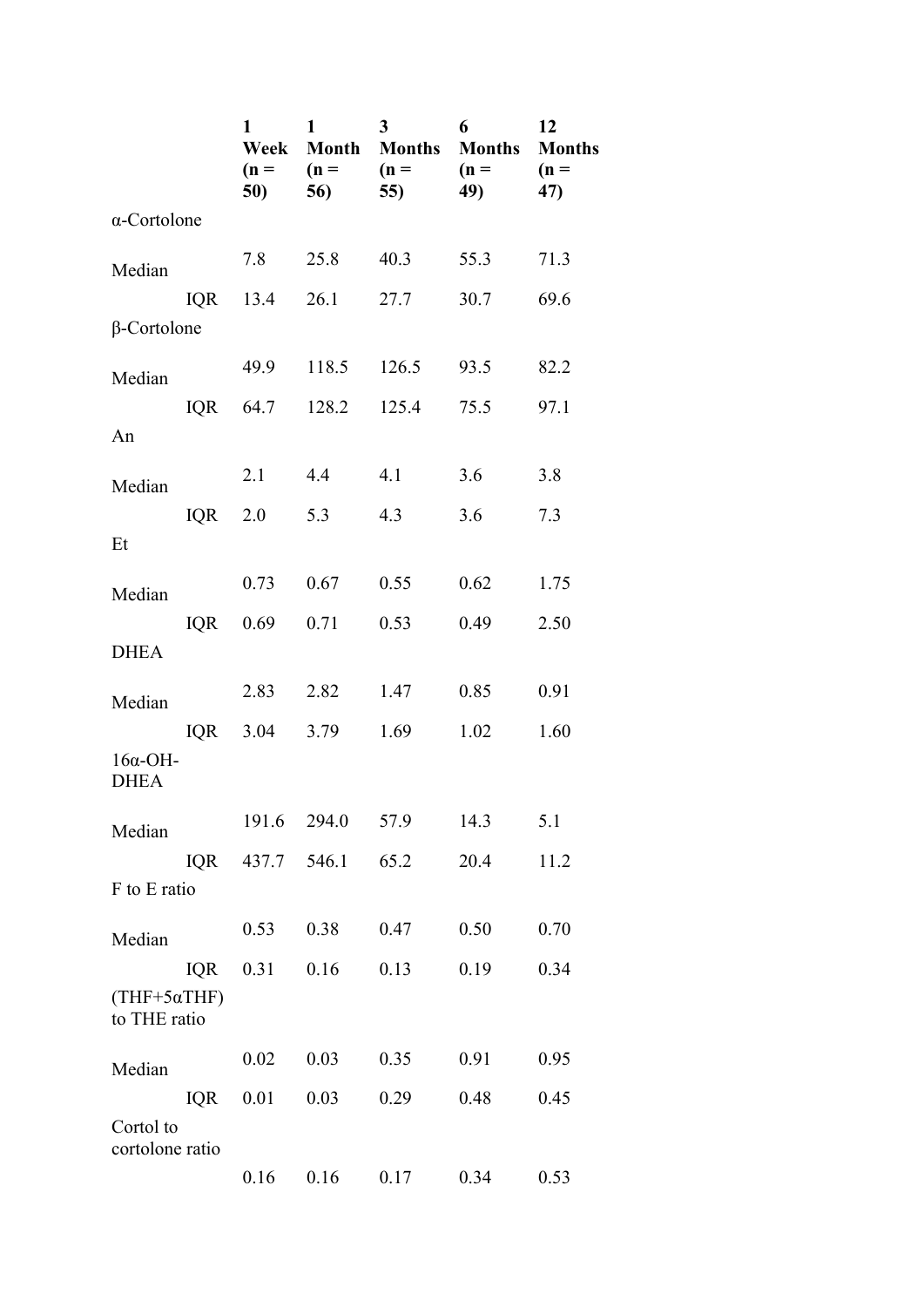|                               |            | 1<br>Week<br>$(n =$<br>50) | 1<br>Month<br>$(n =$<br>56) | 3<br><b>Months</b><br>$(n =$<br>55) | 6<br><b>Months</b><br>$(n =$<br>49) | 12<br><b>Months</b><br>$(n =$<br>47) |
|-------------------------------|------------|----------------------------|-----------------------------|-------------------------------------|-------------------------------------|--------------------------------------|
| Median                        |            |                            |                             |                                     |                                     |                                      |
|                               | <b>IQR</b> | 0.10                       | 0.17                        | 0.16                                | 0.13                                | 0.20                                 |
| $5\alpha$ THF to<br>THF ratio |            |                            |                             |                                     |                                     |                                      |
| Median                        |            | 0.86                       | 3.33                        | 6.71                                | 4.92                                | 2.71                                 |
|                               | <b>IQR</b> | 0.70                       | 2.56                        | 3.47                                | 3.27                                | 1.36                                 |
| An to Et ratio                |            |                            |                             |                                     |                                     |                                      |
| Median                        |            | 2.74                       | 6.25                        | 7.53                                | 5.51                                | 2.63                                 |
|                               | <b>IQR</b> | 2.70                       | 5.38                        | 6.32                                | 2.98                                | 1.58                                 |

Abbreviations: DHEA, dehydroepiandrosterone; OH-DHEA, hydroxydehydroepiandrosterone. Data presented are median with the IQR. Individual steroid metabolites are quoted in micrograms per 24 hours. Statistical analysis was performed using Wald type II  $\chi^2$ tests of deviation for the time by steroid interaction. There was no impact of sex on the statistical modeling.

Total cortisol metabolites increased across the first year of life (*P* < .00001) (Table 2 andFigure 1). However, this must be interpreted with caution because the proportion of quantified metabolites increased with time (see *Materials and Methods*). 11β-HSD1 activity, reflected by the 5αTHF+THF to THE and cortol to cortolone ratios, was almost undetectable until 3 months of age and then increased dramatically between 3 and 6 months, with stable values at 12 months (*P* < .00001) (Table 2 and Figure 1). 5α-Reductase activity, as estimated by the 5αTHF to THF and An to Et ratios, was also low at birth, rising significantly to a peak at 3 months of age and then showing a decrease at 6 months with a further decrease at 12 months of age ( $P <$  .00001) (Table 2 and Figure 1). Both 5α- and 5β-reduced metabolites of cortisol (5α-THF and THF, respectively) increased progressively, but the excretion of the 5α-epimer was 5-fold higher (Table 2 and Figure 1). The F to E ratio also increased with time, indicative of decreasing 11β-HSD2 activity, although the change was less marked than that observed for 11β-HSD1 and 5α-reductase activity (*P* < .0005) (Table 2 and Figure 1).

#### **Changes in maternal corticosteroid metabolite analysis postpartum**

Spot urine analysis rather than 24-hour samples were analyzed and absolute corticosteroid concentrations were corrected per gram of urinary creatinine to allow for the assessment of absolute production rates. Total F metabolite production and urinary F to E ratio did not change significantly over the first 12 postpartum months. Although the cortol to cortolone ratio was weakly associated with time (*P* = .047, Table 3), there was no relationship with the 5αTHF+THF to THE, suggesting that 11β-HSD1 activity did not change significantly.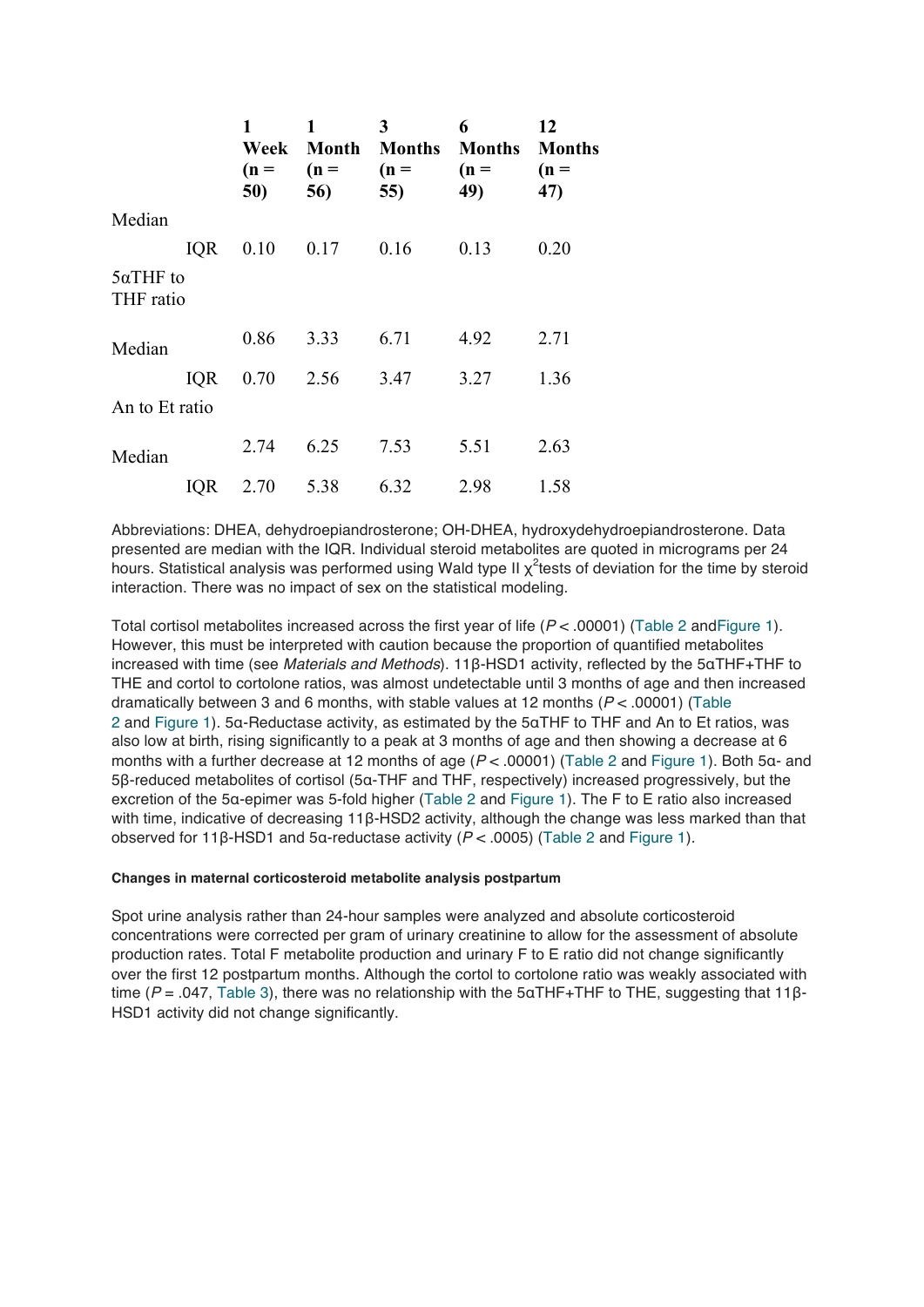|                        |            | 1<br>Week<br>$(n =$<br>45) | $\mathbf{1}$<br><b>Month</b><br>$(n =$<br>53) | 3<br><b>Months</b><br>$(n =$<br>45) | 6<br><b>Months</b><br>$(n =$<br>46) | 12<br><b>Months</b><br>$(n =$<br>41) |
|------------------------|------------|----------------------------|-----------------------------------------------|-------------------------------------|-------------------------------------|--------------------------------------|
| Total F<br>metabolites |            |                            |                                               |                                     |                                     |                                      |
| Median                 |            | 6711                       | 7476                                          | 6661                                | 7214                                | 6838                                 |
| <b>THF</b>             | IQR        | 2786                       | 2552                                          | 3325                                | 3015                                | 2855                                 |
| Median                 |            | 1580                       | 1480                                          | 1095                                | 1229                                | 1003                                 |
| $5\alpha$ -THF         | <b>IQR</b> | 722                        | 662                                           | 609                                 | 558                                 | 379                                  |
| Median                 |            | 265                        | 551                                           | 793                                 | 996                                 | 831                                  |
| <b>THE</b>             | IQR        | 197                        | 451                                           | 621                                 | 781                                 | 666                                  |
| Median                 |            | 2326                       | 2764                                          | 2443                                | 2394                                | 2363                                 |
|                        | <b>IQR</b> | 1217                       | 1026                                          | 174                                 | 1425                                | 1386                                 |
| Cortisol               |            |                            |                                               |                                     |                                     |                                      |
| Median                 |            | 84.0                       | 48.0                                          | 44.0                                | 50.5                                | 62.0                                 |
| Cortisone              | <b>IQR</b> | 64.5                       | 32.5                                          | 35.0                                | 32.0                                | 48.5                                 |
|                        |            | 108.0                      | 77.0                                          | 69.0                                | 87.0                                | 120.0                                |
| Median                 | <b>IQR</b> | 76.0                       | 40.0                                          | 42.0                                | 43.8                                | 92.5                                 |
| $\alpha$ -Cortol       |            |                            |                                               |                                     |                                     |                                      |
| Median                 |            | 326.0                      | 247.0                                         | 211.0                               | 277.0                               | 237.0                                |
|                        | IQR        | 179.0                      | 146.0                                         | 92.0                                | 110.3                               | 118.5                                |
| $\beta$ -Cortol        |            |                            |                                               |                                     |                                     |                                      |
| Median                 |            | 440.0                      | 397.0                                         | 330.00                              | 385.5                               | 339.0                                |
|                        | IQR        | 258.5                      | 225.0                                         | 206.5                               | 224.5                               | 163.0                                |

**Table 3.**Longitudinal Changes in Urinary Steroid Metabolite Analysis in a Cohort of Healthy Mothers in the First Postpartum Year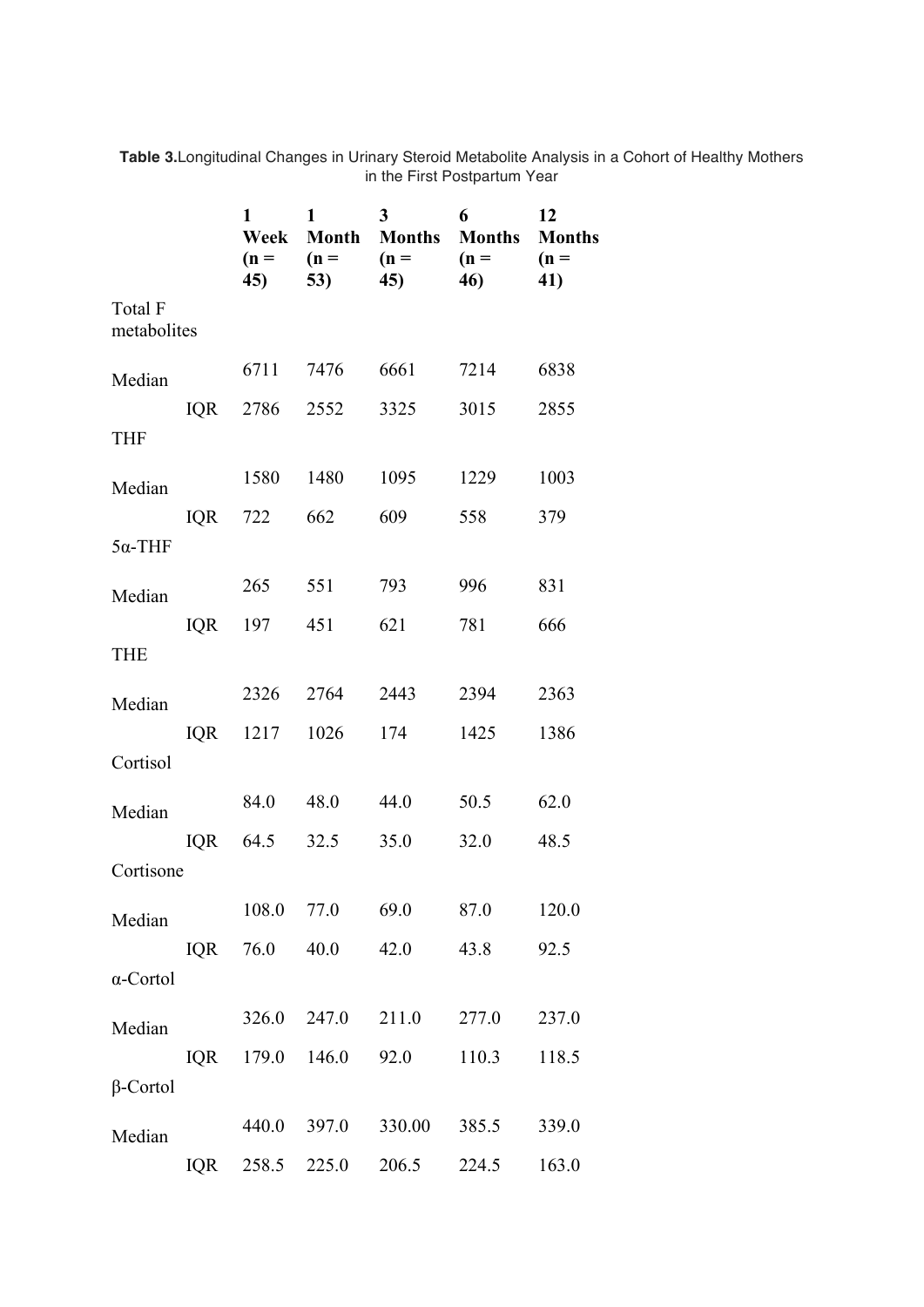|                                |                                     | 1<br>Week<br>$(n =$<br>45) | 1<br>$(n =$<br>53) | 3<br><b>Month Months</b><br>$(n =$<br>45) | 6<br><b>Months</b><br>$(n =$<br>46) | 12<br><b>Months</b><br>$(n =$<br>41) |
|--------------------------------|-------------------------------------|----------------------------|--------------------|-------------------------------------------|-------------------------------------|--------------------------------------|
| $\alpha$ -Cortolone            |                                     |                            |                    |                                           |                                     |                                      |
| Median                         |                                     | 1205                       | 1112               | 856                                       | 1036                                | 1072                                 |
| $\beta$ -Cortolone             | IQR                                 | 569                        | 663                | 523                                       | 454                                 | 552                                  |
|                                |                                     | 385.0                      | 469.0              | 436.0                                     | 500.0                               | 482.0                                |
| Median                         |                                     |                            |                    |                                           |                                     |                                      |
| An                             | IQR                                 |                            | 196.0 255.5        | 241.0                                     | 264.8                               | 223.0                                |
| Median                         |                                     | 583.0                      | 679.0              | 1148.0                                    | 1326.0                              | 1565.0                               |
| Et                             | IQR                                 | 560.5                      | 852.0              | 921.0                                     | 1092.8                              | 1119.0                               |
|                                |                                     |                            |                    |                                           |                                     |                                      |
| Median                         |                                     | 1237                       | 1261               | 1262                                      | 1079                                | 1152                                 |
| <b>DHEA</b>                    | IQR                                 | 939                        | 969                | 933                                       | 698                                 | 900                                  |
| Median                         |                                     | 146.0                      | 88.0               | 125.0                                     | 104.0                               | 159.0                                |
|                                |                                     |                            | IQR 270.0 124.0    | 210.5                                     | 227.3                               | 503.0                                |
| $16\alpha$ -OH-<br><b>DHEA</b> |                                     |                            |                    |                                           |                                     |                                      |
| Median                         |                                     | 244.0                      | 212.0              | 246.0                                     | 240.0                               | 400.0                                |
|                                | IQR                                 |                            | 480.5 279.5        | 378.0                                     | 298.3                               | 645.0                                |
| F to E ratio                   |                                     |                            |                    |                                           |                                     |                                      |
| Median                         |                                     | 0.80                       | 0.62               | 0.63                                      | 0.63                                | 0.63                                 |
|                                | <b>IQR</b>                          | 0.33                       | 0.30               | 0.24                                      | 0.28                                | 0.33                                 |
|                                | $(THF+5\alpha THF)$<br>to THE ratio |                            |                    |                                           |                                     |                                      |
| Median                         |                                     | 0.86                       | 0.79               | 0.90                                      | 1.02                                | 0.77                                 |
|                                | <b>IQR</b>                          | 0.32                       | 0.26               | 0.33                                      | 0.36                                | 0.22                                 |
| Cortol to<br>cortolone ratio   |                                     |                            |                    |                                           |                                     |                                      |
|                                |                                     | 0.47                       | 0.40               | 0.45                                      | 0.48                                | 0.39                                 |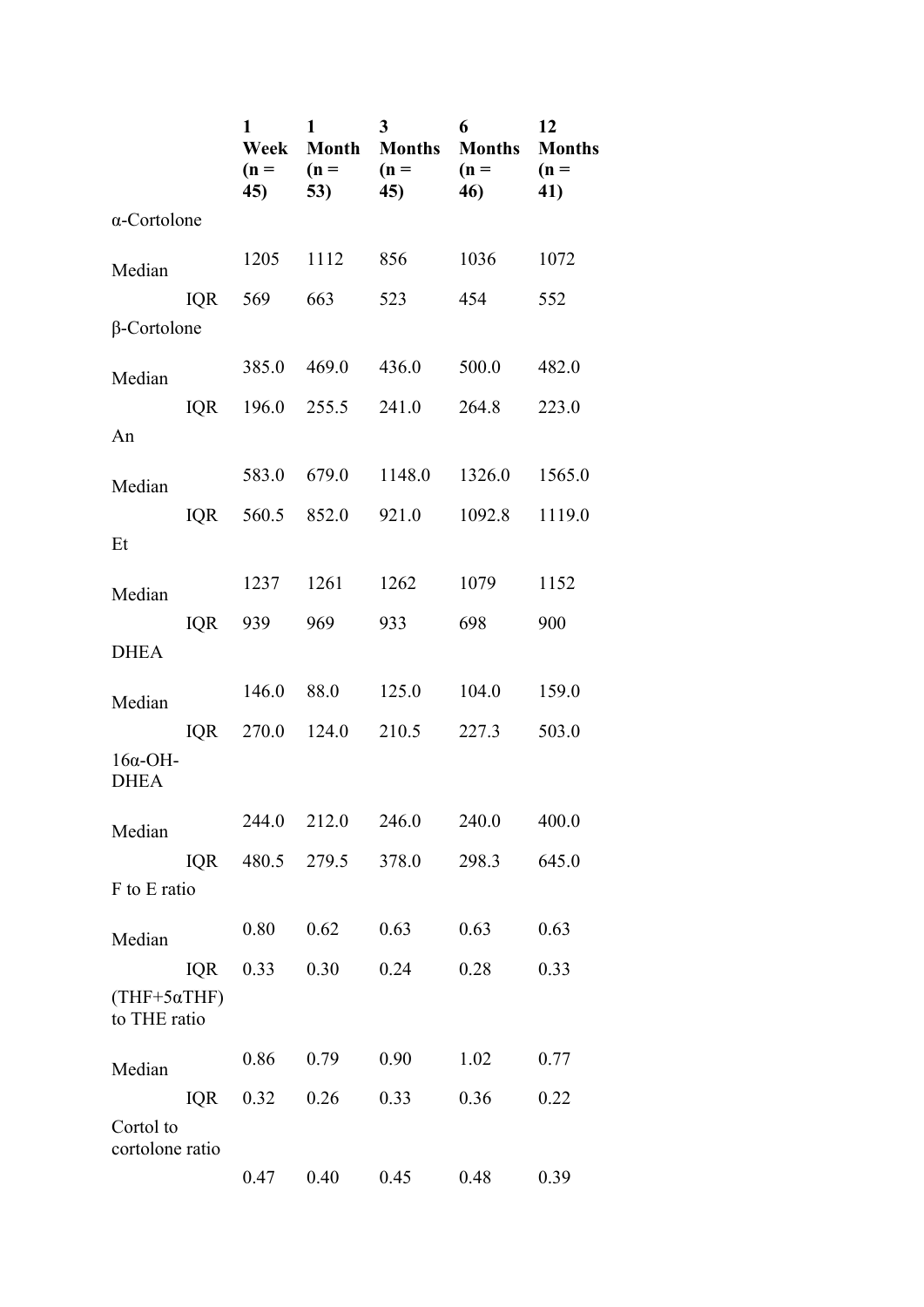|                               |            | 1<br>Week<br>$(n =$<br>45) | 1<br><b>Month</b><br>$(n =$<br>53) | 3<br><b>Months</b><br>$(n =$<br>45) | 6<br><b>Months</b><br>$(n =$<br>46) | 12<br><b>Months</b><br>$(n =$<br>41) |
|-------------------------------|------------|----------------------------|------------------------------------|-------------------------------------|-------------------------------------|--------------------------------------|
| Median                        |            |                            |                                    |                                     |                                     |                                      |
|                               | <b>IQR</b> | 0.22                       | 0.15                               | 0.17                                | 0.13                                | 0.11                                 |
| $5\alpha$ THF to<br>THF ratio |            |                            |                                    |                                     |                                     |                                      |
| Median                        |            | 0.18                       | 0.39                               | 0.75                                | 0.87                                | 0.89                                 |
|                               | <b>IQR</b> | 0.12                       | 0.32                               | 0.51                                | 0.82                                | 0.53                                 |
| An to Et ratio                |            |                            |                                    |                                     |                                     |                                      |
| Median                        |            | 0.45                       | 0.57                               | 0.99                                | 1.15                                | 1.20                                 |
|                               | IQR        | 0.24                       | 0.47                               | 0.95                                | 0.88                                | 0.59                                 |

Data presented are median with the IQR. Urinary corticosteroid production is expressed per grams of urinary creatinine. DHEA, dehydroepiandrosterone; OH-DHEA, hydroxydehydroepiandrosterone. Statistical analysis was performed using Wald type II  $\chi^2$ tests of deviation for the time by steroid interaction.

However, 5α-, relative to 5β-reductase activity, reflected in the 5αTHF to THF and An to Et ratios was low in the immediate postpartum period and increased over the initial 3 months and then stabilized (both *P* < .00001, Table 3). By 12 months, values were similar to those seen in a reference cohort of women (data not shown). Changes in the 5αTHF to THF and An to Et ratios were driven by lower absolute concentrations of both 5αTHF (*P* < .0001) and An (*P* < .05), indicative of changes specifically in 5α- rather than 5β-reductase activity.

#### **The relationship between maternal and neonatal/infant corticosteroid metabolism**

Partial correlation analysis was performed, adjusting for confounding variables (including infant gender and weight SDS, maternal age, BMI, and smoking) to examine any potential relationships between maternal and neonatal/infant urinary steroid metabolites; no significant relationships at any time point were identified (data not shown).

# **Corticosteroid metabolism as a regulator of neonatal/infant growth**

Partial correlation analysis was performed adjusting for confounding variables including infant gender, maternal age and BMI, smoking during pregnancy and the age of introduction of solids. Elevation of the urinary F to E ratio at week 1, consistent with impaired 11β-HSD2 activity, was inversely related to weight at week 1 ( $R^2$  = -0.46,  $P$  < .01). Furthermore, at 12 months of age, there was a negative relationship between F to E ratio and 12-month weight SDS ( $R^2$  = -0.40,  $P$  < .05) as well as weight gain SDS over the first 12 months of life  $(R^2 = -0.51, P < .01)$ . In addition, length SDS at 12 months was also negatively associated with F to E ratio ( $R^2$  = -0.35,  $P$  < .05), suggesting that impaired 11 $\beta$ -HSD2 activity with consequent increased cortisol availability may limit growth (Table 4).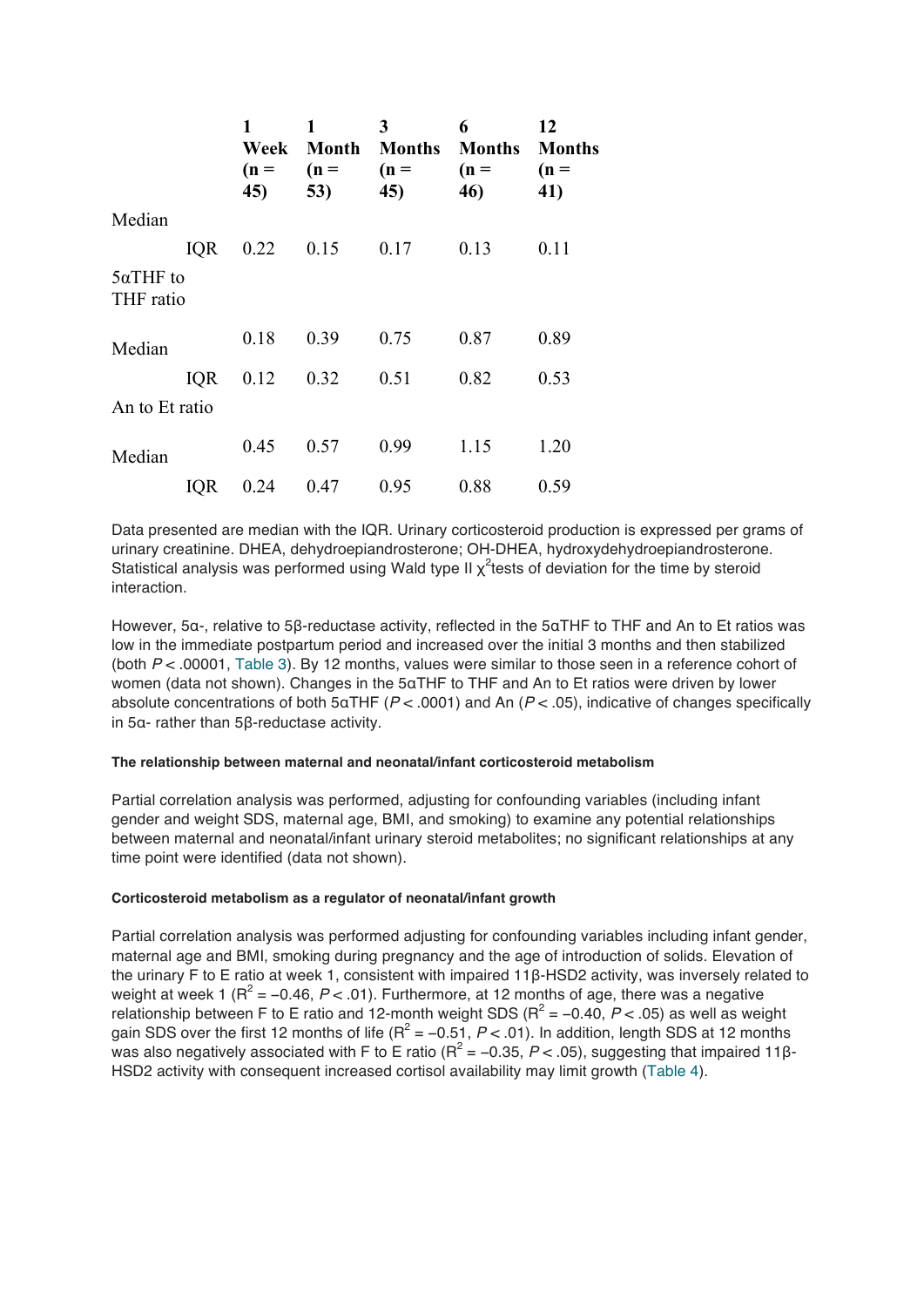**Table 4.**Partial Correlation (2-Tailed) Analysis Examining the Relationship Between Neonatal/Infant Corticosteroid Metabolite Ratios and Weight Across the First Year of Life With Adjustment for Infant Gender, Maternal Age and BMI, Smoking During Pregnancy and the Age of Introduction of Solids (N =

31)

| <b>Urinary Steroid</b><br><b>Metabolite Ratio</b> | $1-$<br>Week<br>Weight<br><b>SDS</b> | $1-$<br>Month<br>Weight<br><b>SDS</b> | 6-<br>Month<br>Weight<br><b>SDS</b> | $12-$<br><b>Month</b><br>Weight<br><b>SDS</b> | $1 - t_0$<br>$12-$<br><b>Month</b><br><b>SDS</b><br>Weight<br>Gain |
|---------------------------------------------------|--------------------------------------|---------------------------------------|-------------------------------------|-----------------------------------------------|--------------------------------------------------------------------|
| Concurrent F/E                                    | $-0.46^{\rm a}$                      | $-0.21$                               | $-0.08$                             | $-0.40^{b}$                                   | $-0.51$ <sup>a</sup>                                               |
| Concurrent<br>THF+5αTHF/THE                       | 0.09                                 | 0.03                                  | $-0.15$                             | $-0.09$                                       | $-0.11$                                                            |
| Concurrent<br>$5\alpha$ THF/THF                   | $-0.05$                              | $-0.00$                               | $-0.06$                             | 0.05                                          | 0.09                                                               |
| <b>Concurrent Total</b><br>F Metabolites          | 0.20                                 | 0.19                                  | 0.04                                | 0.03                                          | $-0.09$                                                            |
| $aP<.01$ ;<br>$bP<.05$ .                          |                                      |                                       |                                     |                                               |                                                                    |

In contrast, there was no relationship between urinary steroid metabolite ratios reflecting 11β-HSD1 activity, 5α-reductase activity, or total GC metabolite production rate with absolute weight at the time of analysis or weight gain across the duration of the study (Table 4). However, after correcting for confounding variables, increased duration of breastfeeding was associated with higher 5α-reductase activity at 6 and 12 months and increased 11β-HSD1 activity at 12 months (Supplemental Table 6). There were no relationships between urinary steroid metabolite ratios and smoking status (data not shown).

# **Discussion**

In this study, we have performed the first longitudinal characterization of corticosteroid metabolism across the first year of life. We have highlighted dramatic changes in the pattern of corticosteroid metabolite production and identified a potential role for GC metabolism, notably 11β-HSD2, to regulate growth and weight gain.

Both GC receptor and mineralocorticoid receptors (MR) are expressed in most tissues throughout fetal development (16, 17) and are critical to development; GC receptor knockout mice die shortly after birth (18). Clinical treatment with exogenous GC is indicated to promote organs, notably lung maturation (19), but in both human and rodent models, GC excess is associated with decreased birth weight (20–22).

We have shown that decreased 11β-HSD2 activity was associated with decreased weight gain across the first year of life as well as decreased length at 12 months, and it is possible that this is a reflection of decreased GC clearance. 11β-HSD2 is highly expressed in the human placenta, in which it serves to protect the developing fetus from high levels of active GCs. Although expressed in the fetus (16), a recent study has suggested that renal neonatal 11β-HSD2 activity is low in comparison with placental activity (23). In our study, the F to E ratio increased across the first year of life (suggesting decreasing 11β-HSD2 activity), and at 12 months, the levels were similar to those seen in the maternal cohort and to those observed in an adult control population (4); it is possible that this reflects changing patterns of enzyme expression. In our cohort, F to E ratios were, if anything, lower than those measured in the maternal samples at week 1, and this would tend to suggest increased (rather than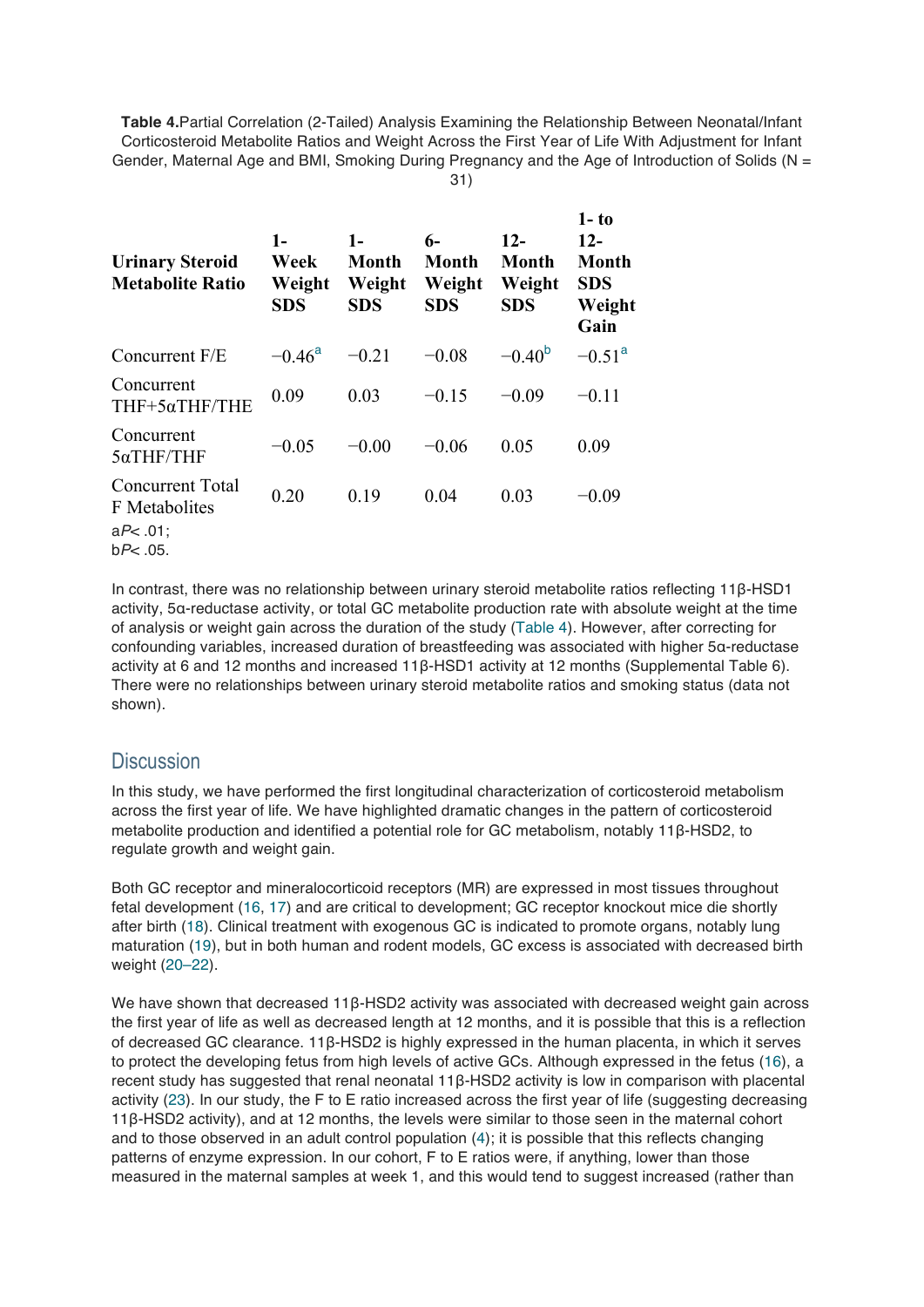decreased) 11β-HSD2 activity in the first weeks after birth. The discrepancies in data may reflect differences in methodology, but perhaps most importantly, the use of 24-hour samples rather than spot urines. Unfortunately, we did not have access to serum or placental samples as part of this study. In rodent models, the levels of 11β-HSD2 correlate with fetal size (24), and there is evidence to support this in humans in whom the mRNA levels and the activity of 11β-HSD2 are associated with lower birth weight (25), although this is not a consistent finding in all studies (26). However, pharmacological inhibition of 11β-HSD2 with carbenoxolone and the genetic manipulation of 11β-HSD2 activity decrease birth weight (27, 28).

More than 50 different mutations in *HSD11B2*, the gene encoding 11β-HSD2, that cause AME have now been described (29). Cortisol and aldosterone share a similar affinity for the MR, and therefore, in the absence of 11β-HSD2, cortisol (which circulates at levels > 1000-fold that of aldosterone) will become the predominant ligand for the MR, leading to hypertension and hypokalemia. Several cases of AME presenting in the first year of life have been described and are associated with low birth weight, and this is believed to be due, at least in part, to increased fetal exposure to GCs (30). In our study, no child had urinary steroid metabolite ratios that would suggest undiagnosed AME, and it is possible therefore that a functional defect in 11β-HSD2 is responsible for the observations in this study. Although the absence of 11β-HSD2 activity causing low weight gain is clearly detrimental, excessive weight gain across the first year of life is also associated with adverse outcomes in childhood (31). It is possible therefore that there is a balance of activity that is optimal for growth across the first year of life, and this would need to be tested in extended longitudinal studies across childhood.

11β-HSD1 generates active GCs within key metabolic target tissues. In our study, activity remained low until 3 months of age and then gradually increased. This is likely to have a functional importance because case reports have been described in which neonates born with congenital adrenal hyperplasia fail to respond to inactive cortisone acetate (which requires 11β-HSD1 for activation to cortisol) (32). Urinary steroid metabolite assessment of 11β-HSD1 activity is believed to largely reflect hepatic activity. Data from preclinical studies and clinical trials of selective 11β-HSD1 inhibitors have demonstrated a role for 11β-HSD1 in the regulation of glucose and lipid metabolism (33, 34). It is plausible that the predisposition of neonates to develop hypoglycemia could arise as a result of a decreased gluconeogenesis, due to lack of ability to locally regenerate active glucocorticoids, although this hypothesis remains entirely untested. The lack of a relationship between 11β-HSD1 activity and growth across the first year of life is perhaps to be expected. Lack of expression and activity in the first few months of life would suggest that the contribution that 11β-HSD1 makes to GC exposure over this time is limited. In addition, there is no evidence from rodent models that genetic deletion of 11β-HSD1 impairs growth and development in the early stages of life (35).

5αR1 is expressed in the neonatal liver, and this continues throughout life. In the nongenital skin, expression persists up until 2–3 years of age and then decreases but increases again around the time of puberty (36); it is thought to be contributory to pubertal virilization in patients with 5αR2 deficiency. 5αR2 is also expressed in the neonatal and adult liver. Expression remains in the nongenital skin for the first 2–3 years of life and then decreases, only persisting in the prostate, epididymis, seminal vesicles, and urogenital skin (37). Despite the evidence of a link between metabolic phenotype and 5αR in adults (4, 38–40), we did not observe any relationship with growth in the first year. However, activity was low at birth increasing dramatically at 3 months with levels decreasing by 6 and 12 months. Our longitudinal data are in agreement with published cross-sectional analyses that have shown a similar relationship with time (41).

In addition to these direct actions of GCs, there is evidence that exposure to GC excess has a detrimental impact later in life though programming. In a variety of animal models, GC exposure during gestation can impact adult phenotype (42, 43). Blood pressure is increased and this may be driven by alterations in the pattern of corticosteroid receptor expression, changes in sympathetic innervation, and vascular reactivity (44, 45). Similarly, adult insulin sensitivity can also be altered by prenatal GC exposure, leading to altered glucose homeostasis (46) and may contribute to the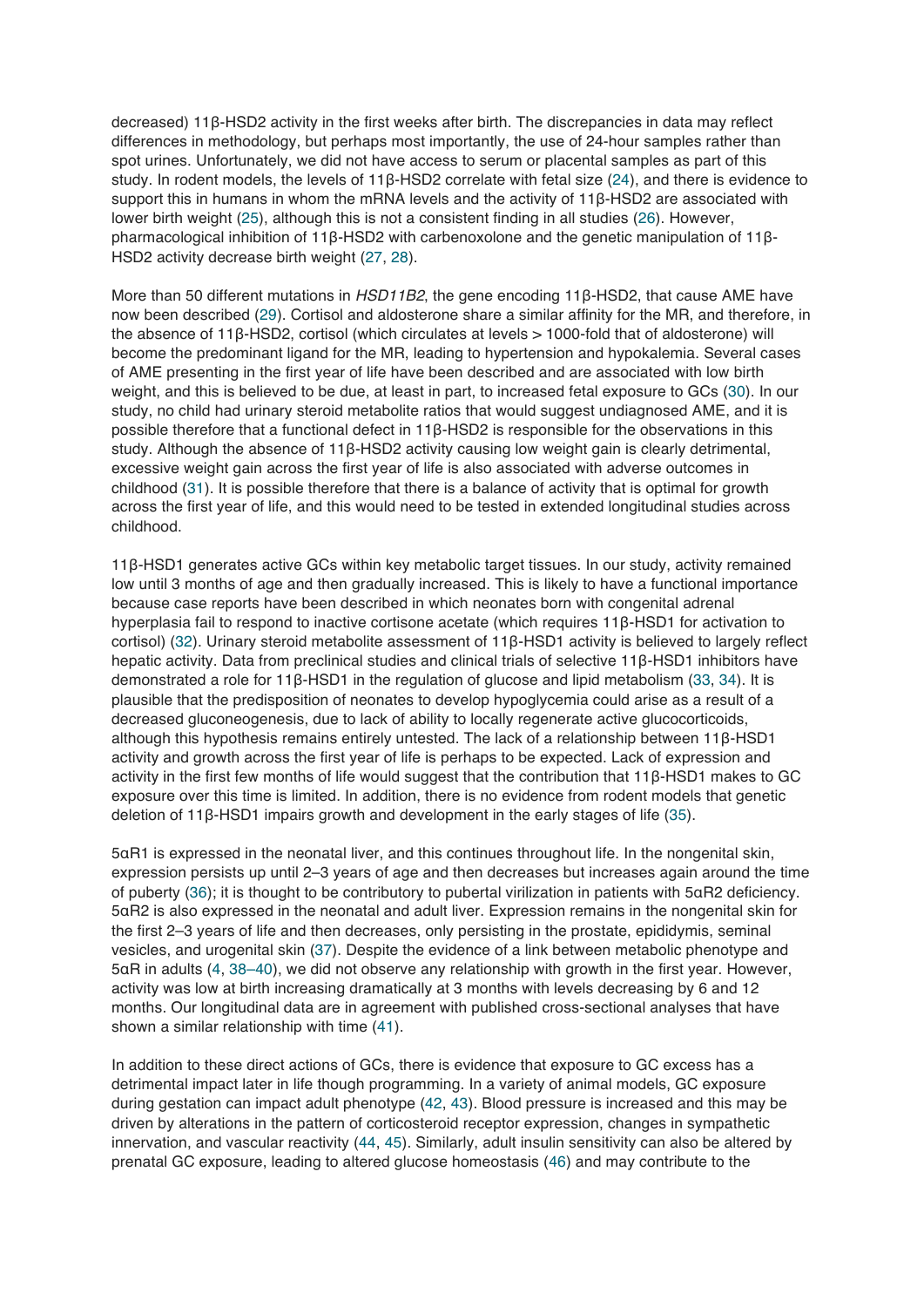development of conditions including nonalcoholic fatty liver disease (47) and impaired pancreatic βcell development (48).

Prereceptor GC metabolism has also been implicated in the programming process. Dexamethasone treatment to pregnant rodents induces hypertension in adult offspring that is associated with decreased 11β-HSD2 expression in the distal nephron without any significant change in MR or 11β-HSD1 expression (49). Although in this study we failed to demonstrate any relationship between 11β-HSD1 activity and growth across the first 12 months of life, GC exposure during gestation in a primate model increases 11β-HSD1 expression in liver and adipose tissue later in life (50) and based on rodent models and clinical studies, this may contribute to the development of an adverse metabolic phenotype (51).

The data in humans are less clear, with discrepancies in the published data as to the impact of GC administration in the first few years of life (52, 53). The impact later into adult life also remains controversial, with some studies showing a detrimental impact on blood pressure and insulin action (54, 55), but this is not a consistent finding across all studies (56). We have examined outcomes only in the first year of life, but tracking changes in metabolic and steroid metabolite phenotype as this cohort ages will prove highly informative.

In conclusion, we have demonstrated a relationship between 11β-HSD2 activity and weight across the first year of life, suggesting that increased GC exposure through this mechanism may limit growth. Further studies are undoubtedly warranted, not only to see whether this longitudinal relationship is maintained later into childhood but also to understand its relevance in children who were small for gestational age or born after maternal preeclampsia and pregnancy-induced hypertension. Abbreviations:

| AME             | apparent mineralocorticoid excess |
|-----------------|-----------------------------------|
| An              | androsterone                      |
| <b>BMI</b>      | body mass index                   |
| E               | cortisone                         |
| Et              | etiocholanolone                   |
| F               | cortisol                          |
| GC              | glucocorticoid                    |
| $11\beta$ -HSD  | 11β-hydroxysteroid dehydrogenase  |
| $11\beta$ -HSD1 | $11\beta$ -HSD type 1             |
| $11\beta$ -HSD2 | $11\beta$ -HSD type 2             |
| IQR             | interquartile range               |
| MR              | mineralocorticoid receptors       |
| $5\alpha R1$    | $5\alpha$ -reductase type 1       |
| $5\alpha R2$    | $5\alpha$ -reductase type 2       |
| <b>SDS</b>      | SD score                          |
| <b>THE</b>      | tetrahydrocortisone               |
| <b>THF</b>      | tetrahydrocortisol.               |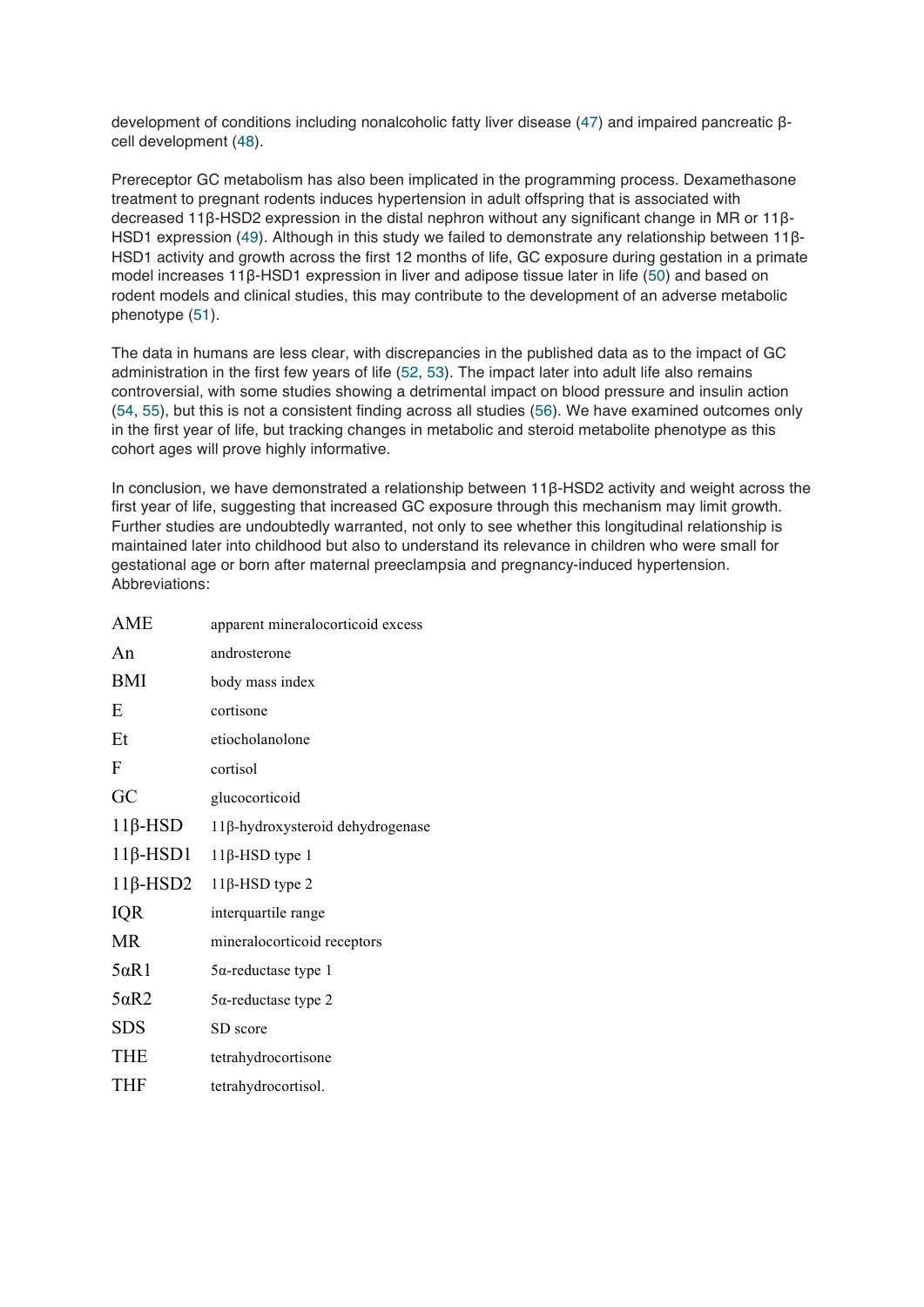#### **Acknowledgments**

The author contributions included the following: S.L.R., B.A.H., L.F., N.T., and K.S. generated the clinical data for the manuscript. S.L.R., C.A.J., N.T., P.M.S., C.H.L.S., N.P.K., J.B., and J.W.T. contributed to the analysis and the interpretation of the data. All authors contributed to the writing and editing of the manuscript. The study protocol was devised by J.B. and J.W.T.

This work was supported by the Medical Research Council Senior Clinical Fellowship G0802765 (to J.W.T.), Wellcome Trust Program Grant 082809 (to P.M.S.,) and Economic and Social Research Council Studentship Award ES/G017786/1 (to S.L.R. and J.B.).

Disclosure Summary: The authors declare no conflicts of interest.

# References

1. Rinaudo P, Wang E. Fetal programming and metabolic syndrome. Annu Rev Physiol.2012;74:107– 130. CrossRef, Medline

2. Dimitriou T, Maser-Gluth C, Remer T. Adrenocortical activity in healthy children is associated with fat mass. Am J Clin Nutr. 2003;77(3):731–736. Medline

3. Stewart PM, Boulton A, Kumar S, Clark PM, Shackleton CH. Cortisol metabolism in human obesity: impaired cortisone–>cortisol conversion in subjects with central adiposity. J Clin Endocrinol Metab. 1999;84(3):1022–1027. Abstract, Medline

4. Tomlinson JW, Finney J, Gay C, Hughes BA, Hughes SV, Stewart PM. Impaired glucose tolerance and insulin resistance are associated with increased adipose 11β-hydroxysteroid dehydrogenase type 1 expression and elevated hepatic 5α-reductase activity. Diabetes.2008;57(10):2652– 2660. CrossRef, Medline

5. Verhaeghe J, van Bree R, van Herck E, Coopmans W. Exogenous corticosteroids and in utero oxygenation modulate indices of fetal insulin secretion. J Clin Endocrinol Metab.2005;90(6):3449– 3453. Abstract, Medline

6. Kelly BA, Lewandowski AJ, Worton SA, et al. Antenatal glucocorticoid exposure and long-term alterations in aortic function and glucose metabolism. Pediatrics.2012;129(5):e1282– e1290. CrossRef, Medline

7. Cleasby ME, Kelly PA, Walker BR, Seckl JR. Programming of rat muscle and fat metabolism by in utero overexposure to glucocorticoids. Endocrinology.2003;144(3):999–1007. Abstract, Medline 8. Smith JT, Waddell BJ. Increased fetal glucocorticoid exposure delays puberty onset in postnatal life. Endocrinology. 2000;141(7):2422–2428. Abstract, Medline

9. Mune T, Rogerson FM, Nikkilä H, Agarwal AK, White PC. Human hypertension caused by mutations in the kidney isozyme of 11β-hydroxysteroid dehydrogenase. Nat Genet.1995;10:394– 399. CrossRef, Medline

10. McTernan CL, Draper N, Nicholson H, et al. Reduced placental 11β-hydroxysteroid dehydrogenase type 2 mRNA levels in human pregnancies complicated by intrauterine growth restriction: an analysis of possible mechanisms. J Clin Endocrinol Metab.2001;86(10):4979– 4983. Abstract, Medline

11. Palermo M, Shackleton CH, Mantero F, Stewart PM. Urinary free cortisone and the assessment of 11β-hydroxysteroid dehydrogenase activity in man. Clin Endocrinol (Oxf).1996;45(5):605–

# 611. CrossRef, Medline

12. Shackleton CH, Honour JW, Taylor NF. Metabolism of fetal and neonatal adrenal steroids. J Steroid Biochem. 1979;11(1B):523–529. CrossRef, Medline

13. Remer T, Maser-Gluth C, Wudy SA. Glucocorticoid measurements in health and disease metabolic implications and the potential of 24-h urine analyses. Mini Rev Med Chem.2008;8(2):153– 170. CrossRef, Medline

14. Lawson AJ, Walker EA, Lavery GG, et al. Cortisone-reductase deficiency associated with heterozygous mutations in 11β-hydroxysteroid dehydrogenase type 1. Proc Natl Acad Sci USA. 2011;108(10):4111–4116. CrossRef, Medline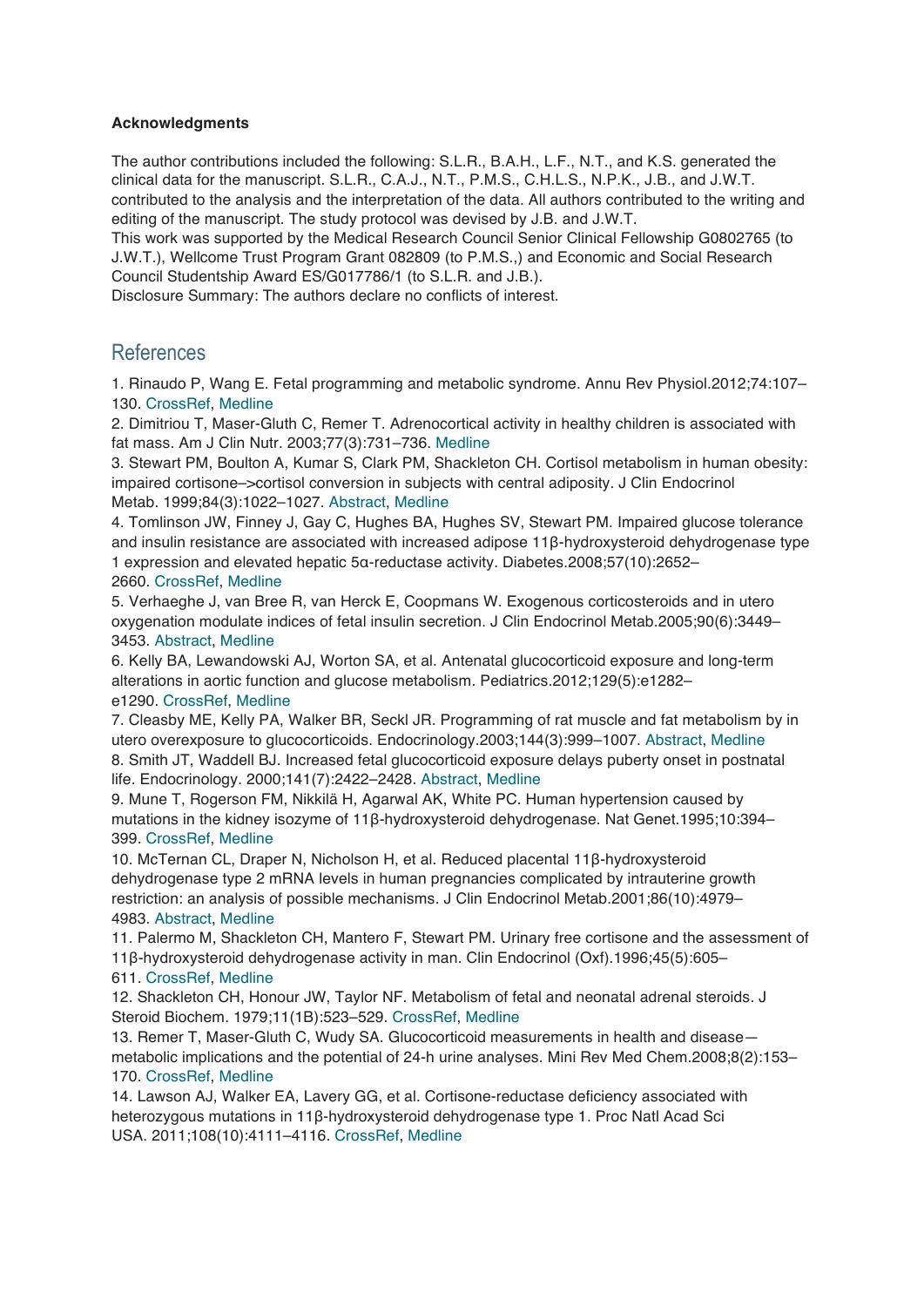15. Courtney R, Stewart PM, Toh M, Ndongo MN, Calle RA, Hirshberg B. Modulation of 11βhydroxysteroid dehydrogenase (11βHSD) activity biomarkers and pharmacokinetics of PF-00915275, a selective 11βHSD1 inhibitor. J Clin Endocrinol Metab. 2008;93(2):550–556.Abstract, Medline 16. Condon J, Gosden C, Gardener D, et al. Expression of type 2 11β-hydroxysteroid dehydrogenase and corticosteroid hormone receptors in early human fetal life. J Clin Endocrinol Metab. 1998;83:4490–4497. Abstract, Medline

17. Costa A, Rocci MP, Arisio R, et al. Glucocorticoid receptors immunoreactivity in tissue of human embryos. J Endocrinol Invest. 1996;19(2):92–98. CrossRef, Medline

18. Cole TJ, Blendy JA, Monaghan AP, et al. Targeted disruption of the glucocorticoid receptor gene blocks adrenergic chromaffin cell development and severely retards lung maturation. Genes Dev. 1995;9(13):1608–1621. CrossRef, Medline

19. Kattner E, Metze B, Waiss E, Obladen M. Accelerated lung maturation following maternal steroid treatment in infants born before 30 weeks gestation. J Perinat Med.1992;20(6):449– 457. CrossRef, Medline

20. Reinisch JM, Simon NG, Karow WG, Gandelman R. Prenatal exposure to prednisone in humans and animals retards intrauterine growth. Science. 1978;202:436–438. CrossRef,Medline

21. Bloom SL, Sheffield JS, McIntire DD, Leveno KJ. Antenatal dexamethasone and decreased birth weight. Obstet Gynecol. 2001;97(4):485–490. CrossRef, Medline

22. Nyirenda MJ, Lindsay RS, Kenyon CJ, Burchell A, Seckl JR. Glucocorticoid exposure in late gestation permanently programs rat hepatic phosphoenolpyruvate carboxykinase and glucocorticoid receptor expression and causes glucose intolerance in adult offspring. J Clin

# Invest. 1998;101(10):2174–2181. CrossRef, Medline

23. Martinerie L, Pussard E, Meduri G, Delezoide AL, Boileau P, Lombes M. Lack of renal 11βhydroxysteroid dehydrogenase type 2 at birth, a targeted temporal window for neonatal glucocorticoid action in human and mice. PLoS One. 2012;7(2):e31949. CrossRef, Medline

24. Benediktsson R, Lindsay RS, Noble J, Seckl JR, Edwards CRW. Glucocorticoid exposure in utero: new model for adult hypertension. Lancet. 1993;34l:339–341. CrossRef

25. Stewart PM, Rogerson FM, Mason JI. Type 2 11β-hydroxysteroid dehydrogenase messenger ribonucleic acid and activity in human placenta and fetal membranes: its relationship to birth weight and putative role in fetal adrenal steroidogenesis. J Clin Endocrinol Metab. 1995;80(3):885– 890. Abstract, Medline

# 26. Rogerson FM, Kayes MK, White PC. Variation in placental type 2 11β-hydroxysteroid

dehydrogenase activity is not related to birth or placental weight. Mol Cell Endocrinol.1997;128:103– 109. CrossRef, Medline

27. Lindsay RS, Lindsay RM, Edwards CRW, Seckl JR. Inhibition of 11β-hydroxysteroid dehydrogenase in pregnant rats and the programming of blood pressure in the offspring. Hypertension. 1996;27(6):1200–1204. CrossRef, Medline

28. Holmes MC, Abrahamsen CT, French KL, Paterson JM, Mullins JJ, Seckl JR. The mother or the fetus? 11β-Hydroxysteroid dehydrogenase type 2 null mice provide evidence for direct fetal programming of behavior by endogenous glucocorticoids. J Neurosci.2006;26(14):3840– 3844. CrossRef, Medline

29. Hassan-Smith Z, Stewart PM. Inherited forms of mineralocorticoid hypertension. Curr Opin Endocrinol Diabetes Obes. 2011;18(3):177–185. CrossRef, Medline

30. Knops NB, Monnens LA, Lenders JW, Levtchenko EN. Apparent mineralocorticoid excess: time of manifestation and complications despite treatment. Pediatrics.2011;127(6):e1610–

#### e1614. CrossRef, Medline

31. Weng SF, Redsell SA, Swift JA, Yang M, Glazebrook CP. Systematic review and meta-analyses of risk factors for childhood overweight identifiable during infancy. Arch Dis Child.2012;97(12):1019– 1026. CrossRef, Medline

32. Jinno K, Sakura N, Nomura S, Fujitaka M, Ueda K, Kihara M. Failure of cortisone acetate therapy in 21-hydroxylase deficiency in early infancy. Pediatr Int. 2001;43(5):478–482.CrossRef, Medline 33. Rosenstock J, Banarer S, Fonseca VA, et al. The 11β-hydroxysteroid dehydrogenase type 1 inhibitor INCB13739 improves hyperglycemia in patients with type 2 diabetes inadequately controlled by metformin monotherapy. Diabetes Care. 2010;33(7):1516–1522.CrossRef, Medline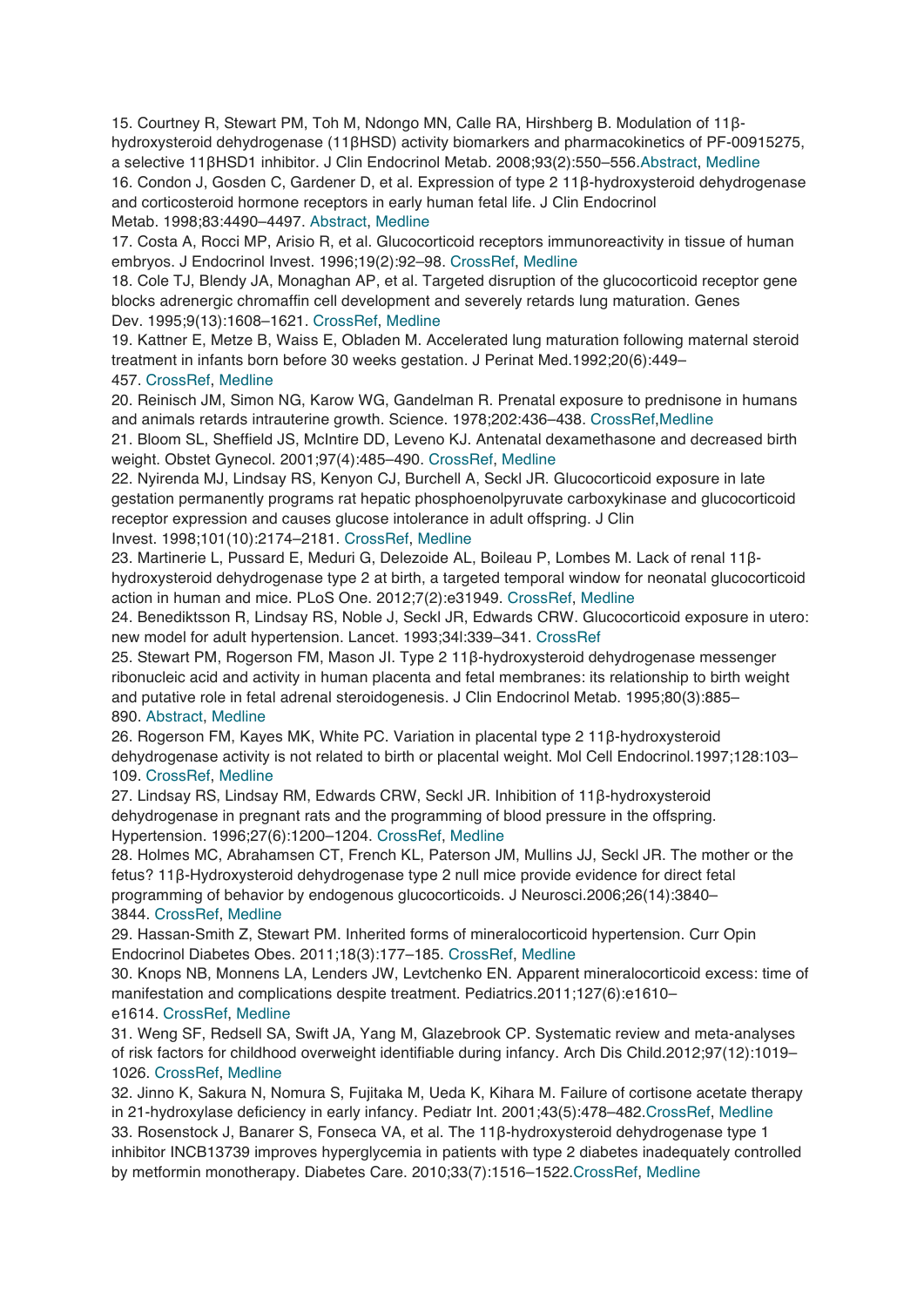34. Feig PU, Shah S, Hermanowski-Vosatka A, et al. Effects of an 11β-hydroxysteroid dehydrogenase type 1 inhibitor, MK-0916, in patients with type 2 diabetes mellitus and metabolic syndrome. Diabetes Obes Metab. 2011;13(6):498–504. CrossRef, Medline, ISI

35. Kotelevtsev Y, Holmes MC, Burchell A, et al. 11β-hydroxysteroid dehydrogenase type 1 knockout mice show attenuated glucocorticoid-inducible responses and resist hyperglycemia on obesity or stress. Proc Natl Acad Sci USA. 1997;94(26):14924–14929. CrossRef, Medline

36. Thigpen AE, Davis DL, Milatovich , et al. Molecular genetics of steroid 5α-reductase 2 deficiency. J Clin Invest. 1992;90(3):799–809. CrossRef, Medline

37. Russell DW, Wilson JD. Steroid 5α-reductase: two genes/two enzymes. Annu Rev Biochem. 1994;63:25–61. CrossRef, Medline

38. Tomlinson JW, Finney J, Hughes BA, Hughes SV, Stewart PM. Reduced glucocorticoid production rate, decreased 5α-reductase activity and adipose tissue insulin sensitization following weight loss. Diabetes. 2008;57(6):1536–1543. CrossRef, Medline

39. Westerbacka J, Yki-Jarvinen H, Vehkavaara S, et al. Body fat distribution and cortisol metabolism in healthy men: enhanced 5β-reductase and lower cortisol/cortisone metabolite ratios in men with fatty liver. J Clin Endocrinol Metab. 2003;88(10):4924–4931. Abstract,Medline

40. Tsilchorozidou T, Honour JW, Conway GS. Altered cortisol metabolism in polycystic ovary syndrome: insulin enhances 5α-reduction but not the elevated adrenal steroid production rates. J Clin Endocrinol Metab. 2003;88(12):5907–5913. Abstract, Medline

41. Kamrath C, Hartmann MF, Remer T, Wudy SA. The activities of 5α-reductase and 17,20-lyase determine the direction through androgen synthesis pathways in patients with 21-hydroxylase deficiency. Steroids. 2012;77(13):1391–1397. CrossRef, Medline

42. Berry LM, Polk DH, Ikegami M, Jobe AH, Padbury JF, Ervin MG. Preterm newborn lamb renal and cardiovascular responses after fetal or maternal antenatal betamethasone. Am J Physiol. 1997;272(6 Pt 2):R1972–R1979. Medline

43. Ortiz LA, Quan A, Weinberg A, Baum M. Effect of prenatal dexamethasone on rat renal development. Kidney Int. 2001;59(5):1663–1669. CrossRef, Medline

44. Bian X, Seidler FJ, Slotkin TA. Fetal dexamethasone exposure interferes with establishment of cardiac noradrenergic innervation and sympathetic activity. Teratology.1993;47(2):109–

117. CrossRef, Medline

45. Hadoke PW, Lindsay RS, Seckl JR, Walker BR, Kenyon CJ. Altered vascular contractility in adult female rats with hypertension programmed by prenatal glucocorticoid exposure. J Endocrinol. 2006;188(3):435–442. CrossRef, Medline

46. Sloboda DM, Newnham JP, Challis JR. Repeated maternal glucocorticoid administration and the developing liver in fetal sheep. J Endocrinol. 2002;175(2):535–543. CrossRef,Medline

47. Drake AJ, Raubenheimer PJ, Kerrigan D, McInnes KJ, Seckl JR, Walker BR. Prenatal dexamethasone programs expression of genes in liver and adipose tissue and increased hepatic lipid accumulation but not obesity on a high-fat diet. Endocrinology.2010;151(4):1581– 1587. Abstract, Medline

48. Dumortier O, Theys N, Ahn MT, Remacle C, Reusens B. Impairment of rat fetal β-cell development by maternal exposure to dexamethasone during different time-windows. PLoS One. 2011;6(10):e25576. CrossRef, Medline

49. Tang JI, Kenyon CJ, Seckl JR, Nyirenda MJ. Prenatal overexposure to glucocorticoids programs renal 11β-hydroxysteroid dehydrogenase type 2 expression and salt-sensitive hypertension in the rat. J Hypertens. 2011;29(2):282–289. CrossRef, Medline

50. Nyirenda MJ, Carter R, Tang JI, et al. Prenatal programming of metabolic syndrome in the common marmoset is associated with increased expression of 11β-hydroxysteroid dehydrogenase type 1. Diabetes. 2009;58(12):2873–2879. CrossRef, Medline

51. Masuzaki H, Paterson J, Shinyama H, et al. A transgenic model of visceral obesity and the metabolic syndrome. Science. 2001;294(5549):2166–2170. CrossRef, Medline, ISI

52. McKinlay CJ, Crowther CA, Middleton P, Harding JE. Repeat antenatal glucocorticoids for women at risk of preterm birth: a Cochrane systematic review. Am J Obstet Gynecol.2012;206(3):187– 194. CrossRef, Medline